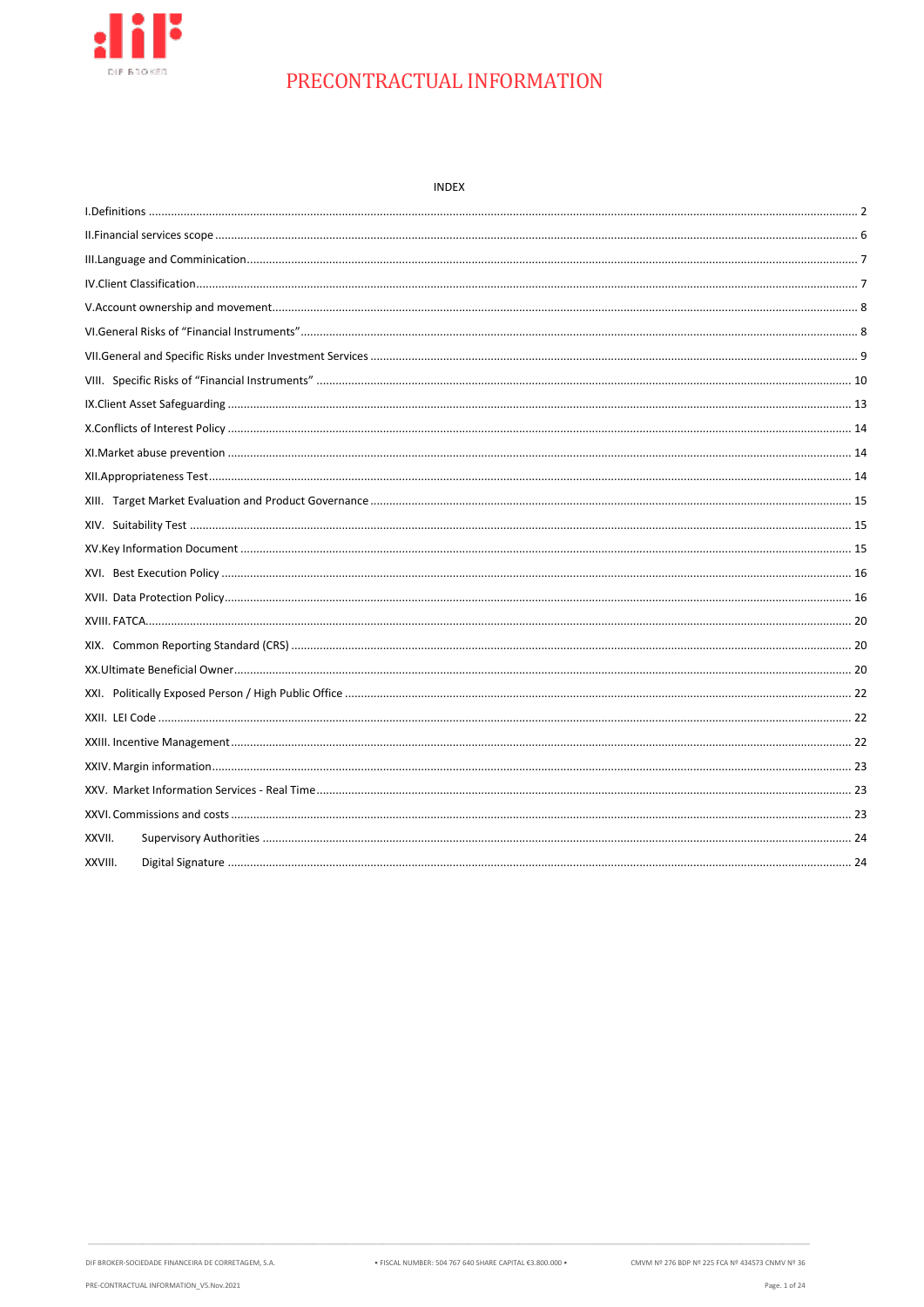

### <span id="page-1-0"></span>**Definitions**

- 1. "Shares": represent the shares of a company's capital. Their remuneration is uncertain and results in the payment of a dividend, based on the company's profits.
- 2. "Active NFFE" (Active Non-Financial Foreign Entity): For the purposes of the "FATCA" legislation, the term "Active NFFE" refers to any company that has the following characteristics: (i) was not incorporated or organized in terms of US law or any of the federal states that make up the US; (ii) does not fit the concept of financial institution; and (iii) the percentage of passive income present in gross income earned/generated in the previous fiscal year was less than 50% and the percentage resulting from the weighted average of assets producing or used to produce passive income is also less than 50%.
- 3. "Leverage" is one of the characteristics of the "CFDs", "Options" and "Futures" financial instruments, which consists in trading a much higher amount than the one deposited in the account, using a margin system. This type of trading can generate sudden (very high) losses in a short time, partial, total or greater than the invested capital. The effect of financial leverage may result in gains or losses greater than the change in the price of the underlying asset concerned, resulting in greater exposure to this asset than direct investment in it.
- 4. "CFD" (Contracts for Difference): are derivative financial instruments, traded on OTC or unregulated market, that allow investors to use financial leverage to hedge or speculate on the price change of an underlying asset, replicating, with costs, its performance. The underlying assets of CFDs may be various, namely: "Equities" from different countries, "Equity", "ETF", currency pairs, "Futures" market indices (example of "Futures" underlying assets: oil, gold, silver, "Bonds" and currency). CFDs are exclusively financially settled, which is calculated as the difference between the starting price (opening of the position) and the final price (closing of the position) multiplied by the number of units traded, so there is no place for the delivery / receipt of any financial instrument constituting its underlying asset.
	- 4.1. The price of CFDs on "Shares", indices or other financial instruments, the underlying asset of which may be subject to equity corporate events, such as dividends, capital increases or decreases, stock splits and reverse stock splits, shall take into account the effect of corporate events associated with the underlying asset. For example, in the case of dividend distribution, the investor with a long position will be credited for the amount corresponding to the net dividend. An investor with a short position will be debited for the amount corresponding to the gross dividend. Other events, such as capital increases or decreases, stock splits and reverse stock splits, will also impact the investor account as described below:
		- 4.1.1. In the case of dividend distribution of an Index "Share", there will be an adjustment in the investor's account to the applicable ratio of the security to the index, except in cases where CFD itself adjusts the payment of dividends such as dividends. Total Return Index CFD (for example, DAX-30);
		- 4.1.2. CFDs do not grant the investor corporate rights over the issuing company of the "Shares" that serve as their underlying asset, and investors are unable, for example, to participate and vote in the shareholders' meeting, exercise the right to sell potestative, to benefit from the right of potestative acquisition, among others.
	- 4.2. Given that CFDs are a product that uses financial leverage, holding positions beyond the same day will result in the payment or receipt of interest depending on the type of transaction (long or short). Interest is calculated daily between the opening and closing days of the operation, and is charged monthly:
		- If the transactions are closed on the same day (day-trade), there will be no place to pay or receive interest. Client orders are always settled according to FIFO ("First In First Out") criteria unless Client enters related related orders in its account or sub-account, in which case it is subject to a roll over charge. or a financing cost, depending on the derivative financial product traded.
	- 4.3. Opening a position implies that the investor always has the necessary margin available in advance. When a position is opened, the investor will no longer have the margin amount available, which is a percentage of the value of the position. Although these financial products made available are similar to those traded on regulated markets, DIF Broker informs the Client that CFD trading is subject to the exclusive rules of "Saxo" whenever the "Trading Platform" is used and is considered, for such purposes as trading outside regulated markets. Trading in this financial instrument is limited and conditioned on compliance with the rules issued by "ESMA" and "CMVM".
- 5. "Forward CFD Forex": This is a contract similar to "CFD", whose underlying asset is a currency pair but has a maturity date. Saxo is responsible for pricing by calculating them from the CFD Forex price with a net financing adjustment resulting from the difference in the reference interest rates of the two currencies of the currency pair (adjusted by a spread) to maturity.
- 6. "CMVM": Portuguese Securities Market Commission, the Portuguese financial markets regulator.
- 7. "CNMV": National Securities Market Commission, the Spanish financial markets regulator.
- 8. "LEI Code": consists of a 20-digit alphanumeric code that allows the international identification of entities that present themselves as counterparties in commercial transactions. In Portugal, the competence to issue the "LEI Code" belongs to the Institute of Registries and Notaries, I.P. 1 of article 1 of Decree-Law No. 202/2015, of 17 September. Pursuant to a recommendation by the G20 Finance Ministers and Central Bank Governors to the Financial Stability Board, it was established that a unique and universal identifier should be created for legal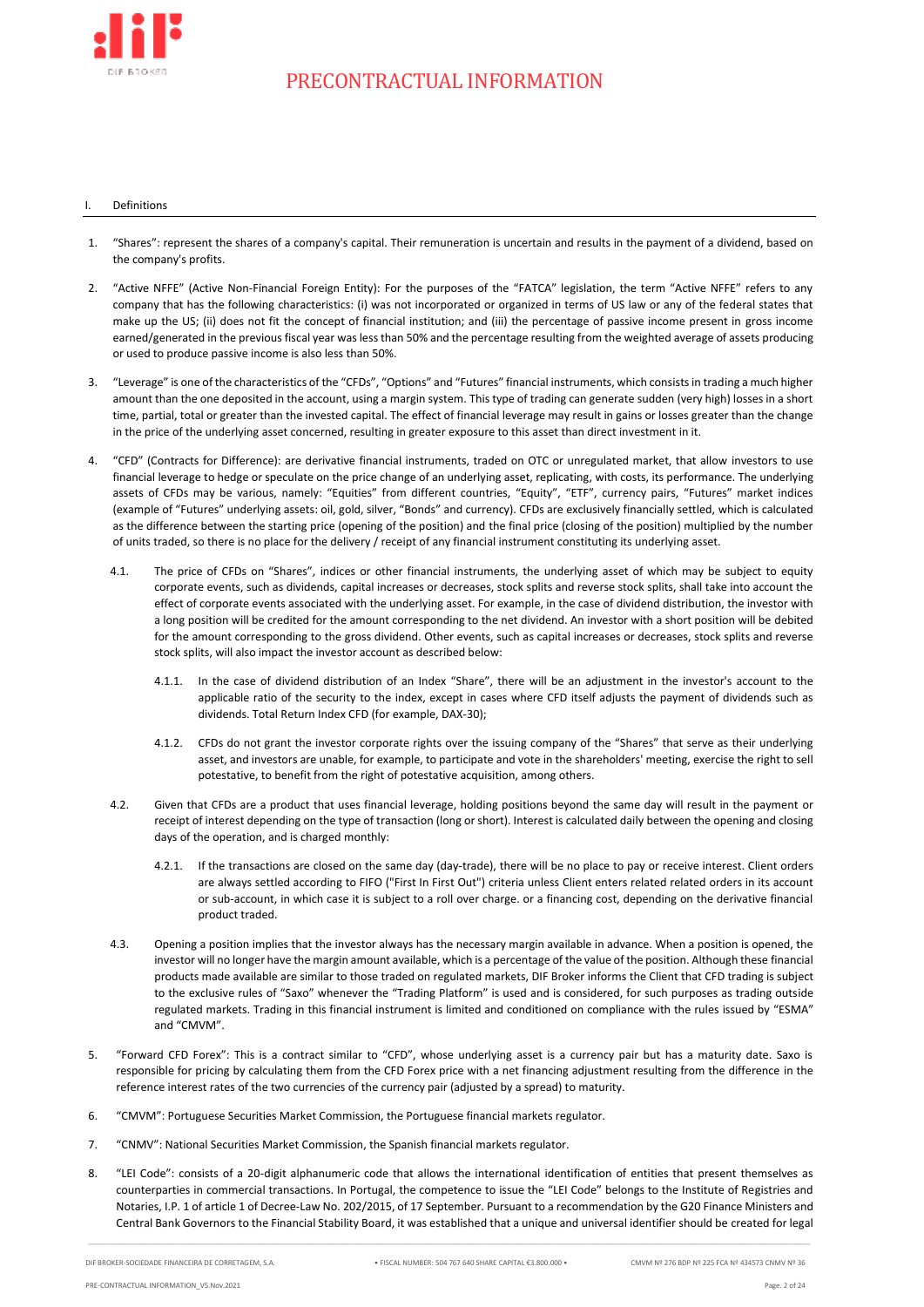

entities participating in financial transactions, including as counterparties. Under EU Regulation 648/2012 of 4 July 2012 (EMIR) it is provided that, under the obligation to communicate transactions in derivative contracts to the designated Transaction Repositories, the identification of counterparties financial and non-financial transactions subject to this obligation is based on the "LEI Code" in accordance with the provisions of Implementing Regulation 1247/2012 of 19 December 2012. Any transaction of companies that do not have the "LEI Code".

- 9. "Common Reporting Standard" (CRS): A scheme developed to define a set of standard lines in the field of automatic and global exchange for tax information. This model proposed and approved by the Organization for Economic Development Cooperation (OECD) has been the subject of numerous international multilateral agreements, and Portugal is on the list of states that have subscribed to the Common Reporting Standard. The European Union also, through the publication of the European Council Directive 2014/10 / EU, endorsed the Common Reporting Standard. Thus, in the light of the rules of Community law, it has become unavoidable to transpose this model into the legal systems of the various Member States, which naturally includes Portugal. The legal regime governing the Common Reporting Standard in Portugal is set out in Decree-Law No. 64/2016 of 11 October. The Common Reporting Standard is a mechanism for combating fraud and cross-border tax evasion and primarily relies on assets, income earned on investments and income from other sources that is obtained outside the State where the tax residence is.
- 10. "Eligible Counterparty": is a possible Client classification. This category includes entities with extensive knowledge of the financial markets and their products that are traded on these markets, as follows: (i) credit institutions; (ii) Investment Companies; (iii) Insurance Companies; (iv) Pension Funds and their Management Companies (v) Other Authorized Financial Institutions; (vi) National governments and corresponding services.
- 11. "CVM" Portuguese Securities Code (legislation that can be consulted through the following web address: [https://www.cmvm.pt/en/Legislacao/Legislacaonacional/CodigodosValorMobiliarios/Pages/Code-dos-Valores-Mobiliarios.aspx?](https://www.cmvm.pt/en/Legislacao/Legislacaonacional/CodigodosValorMobiliarios/Pages/Code-dos-Valores-Mobiliarios.aspx) pg).
- 12. "MiFID II": Simplified and informal way used by many market players, including supervisors, to refer to the new Financial Markets Directive - Directive 2014/65 / EU of the European Parliament and of the Council of 15 May 2014 - repealing Directive 2004/39 / EC of the European Parliament and of the Council, known as MiFID I.
- 13. "Key Information Document": A document intended to facilitate the understanding and comparability by "Retail" Investors of Retail and Insurance-Based Investment Product (PRIIPS) packages.
- 14. "ECN": a broker that only matches the orders of participants in a given market and cannot act as a counterparty to the Client's position.
- 15. "ETF": investment funds that have the particularity of being listed on a stock exchange. Like a share, the investor can trade them on the stock exchange. They are known by the English acronyms Exchange Traded Funds- ETFs.
- 16. "ETP": investment funds that have the particularity of being listed on a stock exchange. Like an action, the investor can trade them on the stock exchange. They are known by the English acronyms Exchange Traded Products, which include ETF, ETC, ETN and ETO, and may have as underlying assets commodities, debt notes, indices or derivative contracts.
- 17. Foreign Account Tax Compliance Act (FATCA): Legislation adopted on March 18, 2010, which currently corresponds to Chapter 4 of the Internal Revenue Code in force in the United States of America. The main purpose of this statute is to reinforce the prevention and combat of tax evasion of non-tax-exempt US taxable persons with respect to income earned and financial assets held outside the territory of the United States of America.
- 18. "Foreign Financial Institution" (FFI) means any non-US financial entity that: (i) accepts deposits in the ordinary course of business or other similar services, (ii) holds as a substantial part of its business (more than 20%) , financial assets for others; (iii) is an insurer (or a holding company of a group that includes an insurer) in the life businessthat has cash value policies or lifetime annuities; or (iv) meets the following requirements:
	- 18.1. Your primary business (over 50%) is at least one of the following, for (or on behalf of) clients of:
		- 18.1.1. Trading in money market instruments (checks, notes, certificates of deposit, derivatives, etc.), foreign currency, exchange rates, interest rates, indexed instruments, transferable securities or commodities);
		- 18.1.2. Portfolio management of legal persons; or
		- 18.1.3. Investment, administration or management of funds, money or financial assets for others.
	- 18.2. Its gross income (more than 50%) results mostly from the investment, reinvestment or trading of financial assets and is managed by one of the above-mentioned entities;
	- 18.3. It is constituted as (or appears as) a collective investment undertaking, mutual fund, exchange traded fund, private equity fund, hedge fund, leveraged buyout fund, venture capital fund or other similar investment vehicle intended to invest, reinvest or trade financial assets.
- 19. "Form W-8BEN": Form provided by the Internal Revenue Service (IRS) and must be completed by clients who present themselves as natural persons and who do not, under the "FATCA" legislation, under the concept of "US Person". These clients will be required to complete the form to ensure a reduction in withholding tax on payments or income that originates or links to the US. The withholding tax applicable in such cases shall be less than 30%;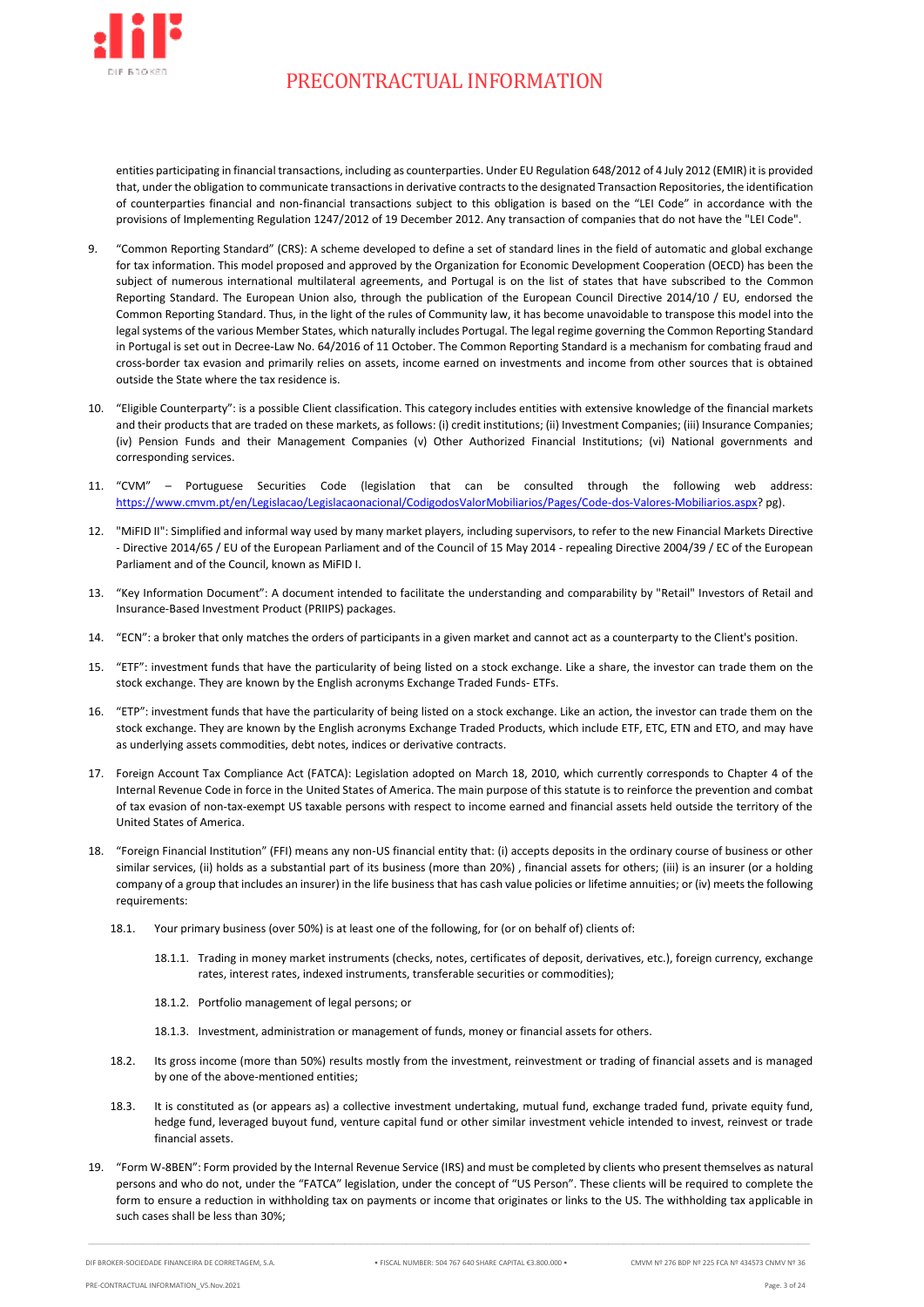

- 20. "Form W-8BEN E": Form provided by the Internal Revenue Service (IRS) and must be completed by clients who present themselves as non-FATCA legal persons under the concept of "US Person". Active NFFE must complete this form to ensure a reduction in withholding tax on US-origin payments or income. The withholding tax applicable in such cases will be less than 30%. Passive NFFE should also complete this form, as they will only benefit from such a reduction in withholding tax if, by completing this form, they ensure that no Substantial US owner exists in their corporate structure or, Alternatively, identify the name, address, and US Tax Identification Number (TIN) of the "Substantial US owners" in your corporate structure.
- 21. "Form W-9": Form from the United States Internal Revenue Service (IRS) that must be completed by clients who configure themselves under the "FATCA" legislation as "US Person". This form is intended to certify the US name, address, and tax ID of these clients.
- 22. "Future": is a standard, reversible contract of purchase and sale of a given quantity of an asset (financial or otherwise) at a specific future date, at a price set forth herein. The buyer is bound by the payment of the agreed price and the seller is bound by the delivery of the asset under the agreed conditions. Futures contracts may be physically settled (in which the seller delivers the goods sold) or financial settlement (in which there is no physical delivery of the goods, but only a settlement based on the market price of the asset in the settlement date). Futures contracts allow either party to reverse its contractual position by doing a reverse transaction.
- 23. "Financial Instruments": are financial instruments or similar: (i) "Securities", including securities; (ii) money market instruments; (iii) derivative instruments for credit risk transfer; (iv) the CFDs; (v) the Options; (vi) the futures; (vii) interest rate forward contracts and any other derivative contracts relating to "Securities", currencies, interest or yields, or other derivative instruments, financial indices and financial indicators, with physical or financial settlement.
	- 23.1. (viii) Options, futures, swaps, interest rate forward contracts and any other financially settled derivative contracts, even at the option of one of the parties, relating to commodities, climate variables, freight rates, licenses emission rates, inflation rates or any other official economic statistics;
	- 23.2. (ix) Options, futures, swaps, interest rate forward contracts and any other derivative contracts relating to physically settled commodities, provided that:
		- 23.2.1. traded on a regulated market or in a multilateral trading system;
		- 23.2.2. not intended for commercial purposes, have characteristics like those of other derivative instruments;
	- 23.3. (x) Insurance contracts linked to investment funds.
- 24. "Inverse ETF" is an open-ended investment fund ("ETF") that uses derivative instruments to make a profit against the benchmark position. That is, if the reference indicator goes down, the value of the fund goes up, and vice versa.
- 25. "Leverage ETF" is an open-ended investment fund ("ETF") admitted to trading that uses derivative instruments and debt to amplify the benchmark's return.
- 26. "Internal Procedures Manual": is a DIF Broker Internal Control System document for internal use that details, in an orderly and systematic manner, the instructions, responsibilities, and information on the policies, functions, systems, and procedures of the various operations and activities, in all its areas, departments and services.
- 27. "Market Maker": brokerage firm responsible for the permanent quotation of a given "Financial Instrument", as it has an obligation to publish a bid and ask price and agree to trade them in accordance with the rules of supervision to which it is subject. Assumes the risk of payment of the client's net profits, as it assumes the counterparty of the Client.
- 28. "Close family members of a PEP": (i) the spouse of, or in fact union with, a Politically Exposed Person; the parents of Politically Exposed Person; (ii) the children and their spouses or de facto unions of a Politically Exposed Person; (iii) Other relatives or relatives of a Politically Exposed Person known as such.
- 29. "Retail": All Clients who do not meet the requirements that characterize the categories defined for "Professional" or "Eligible Counterparties" are in this category. Currently, any Client holding an account with financial instruments and / or providing portfolio management or investment services will be classified by default by DIF Broker as a Retail Investor. However, it will be an exception to the provision that the Client requests to be classified as a Professional Investor.
- 30. "Bonds": "Securities" representing debt of the issuer (corporations, states or public / private entities), usually with a pre-established maturity for the repayment of capital, with interest being repaid at regular interest rates. or upon expiration of the "Obligation".
- 31. "Options": are complex OTC and regulated market financial instruments whereby a buyer / seller acquires the right (not the obligation) to perform a purchase or sale of a financial instrument for a particular price (Strike Price), on a certain date (Expiration Date), upon payment / receipt of a premium. The asymmetry of rights and obligations between seller and buyer is offset by the payment of a price (premium) by the buyer to the seller. The exercise of the right can be done exclusively on the deadline (European style options) or throughout the term (American style options). The options may be subject to physical settlement (situation in which the seller delivers the goods sold) or financial settlement (situation in which there is no physical delivery of the goods, but only a settlement based on the market price of the asset at the date of sale). sale off). Option contracts allow either party to reverse its contractual position by doing a reverse operation. The financial instruments underlying the options may be: "Shares", indices, currencies, "Futures", "Treasury Bonds", "ETFs", commodities, or other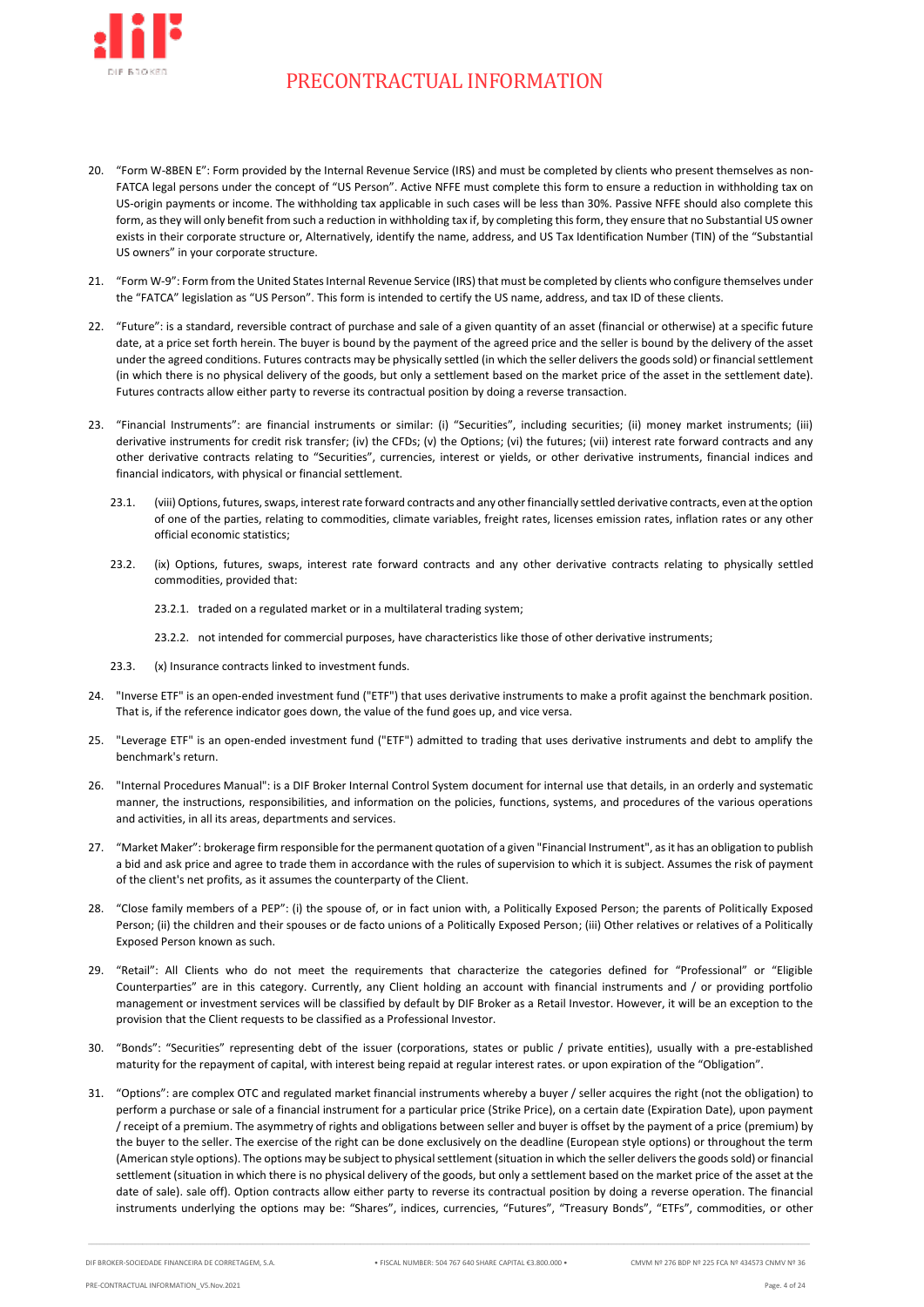

financial instruments traded in organized or unorganized markets. DIF Broker informs Client that OTC options trading is subject to the exclusive rules of "Saxo" whenever the "Trading Platform" is used.

- 32. "Other relevant political or public office": Holders of other relevant political or public office for the purposes of applicable legal and regulatory provisions are natural persons who, not being qualified as "PEPs", have performed or have held in the last twelve months and national territory, any of the following positions: (i) positions listed in paragraph 2 (a) and in paragraphs 1 and 3 of article 4 of Law 4/83 of 2 April, when they do not determine the qualification of the natural person as a Politically Exposed Person; and (ii) Members of representative or executive bodies of the metropolitan area or any other form of municipal association
- 33. "Passive Income": For the purposes of the "FATCA" legislation, the term Passive Income covers: (i) Dividends; (ii) Interest, including interest income and certain income from investments under insurance contracts; (iii) Certain rents and royalties, except those resulting from operations carried out under its own business; (iv) Annuities; (v) Net gains from transactions, including forwards contracts and similar transactions associated with certain types of commodity transactions; (vi) Certain income from foreign currency exchange transactions; (vii) Net revenue from swap contracts; (viii) Amounts earned by an insurance company in connection with its reserves for insurance contracts and annuity contracts; and (ix) Net gains from the sale of assets that give rise to some of the above income types. However, there are the following exclusions:
	- 33.1. Any income from interest, dividends, rents or royalties earned or accrued to the extent that such amount is properly allocated to that person's income that is not, under FATCA law, passive income;
	- 33.2. Income generated by certain intermediation companies in the trading of commodities and "Securities", within the normal operation of their business.
- 34. "Passive Non-Financial Foreign Entity": Usually, the concept of Passive NFFE represents, under the "FATCA" legislation, the set of NFFE that do not meet the requirements for a foreign company to present itself as "Enable NFFE ". If, on the one hand, they are entities that do not pursue the characteristic activities of financial institutions, that is why they do not present themselves as "FFI". On the other hand, we are dealing with companies that do not fall under the classification of "Active NFFE", as the percentage of "Passive Income" present in gross income earned in the previous fiscal year was 50% or more or because the percentage resulting from the weighted average of assets producing or serving to produce passive income is 50% or more.
- 35. "PEP" (Politically Exposed Person): The concept of Politically Exposed Person aims to identify natural persons who have held or have held, in the last twelve months, in any country or jurisdiction, the following positions of a political or public nature: (i) Heads of State, Heads of Government and members of Government, namely ministers, secretaries of state and undersecretaries of state; (ii) Deputies or members of parliamentary chambers; (iii) Members of supreme courts, constitutional courts, tribunals of auditors and other high-level judicial bodies whose decisions are not subject to appeal, save in exceptional circumstances; (iv) Representatives of the Republic and members of the governing bodies of the Autonomous Regions; (v) Ombudsman, Councilors of State and members of other constitutional bodies; (vi) Heads of diplomatic missions and consular posts; (vii) High ranking officers of the Armed Forces; (viii) Mayors and city councilors; (ix) members of central banks' management and supervisory bodies, including the European Central Bank; (x) Members of the administrative and supervisory bodies of public institutes, public foundations, public establishments and independent administrative entities, by whatever means of their appointment; (xi) Members of the administrative and supervisory bodies of entities belonging to the corporate, regional or local public sector; (xii) Relevant officials of political parties, including members of their national or regional governing bodies; Members of senior management positions of the institutions that make up the European Union and other international organizations, including at least the members of the administrative bodies, the directors and deputy directors of those organizations.
- 36. "Persons recognized as closely associated with PEPs": (i) any natural person who assumes joint ownership of the property, either over a legal person or over a collective legal center of interest, with a Politically Exposed Person; (ii) any natural person who owns the share capital or voting rights of a legal person, or the assets of a legal center of interest without a beneficial owner of a Politically Exposed Person; (iii) any natural person who has close corporate, commercial or professional relationships with Politically Exposed Person.
- 37. "Trading Platform": a platform that allows trading of "Securities" and "Financial Instruments" made available by DIF Broker to the Client. The entity responsible for maintenance and technological development is the financial entity "Saxo".
- 38. "Best Execution Policy": refers to the duty of an investment services firm to execute orders on behalf of the Client to ensure the best execution of its orders.
- 39. "Professional": is a possible Client classification. This category includes entities providing investment services, entities engaged in investment activities or large companies, provided that, according to their latest individual accounts, they meet two of the following criteria: (i) euros; (ii) Total assets of 20 million euros; (iii) Net turnover of 40 million euros.
- 40. "Rating": a rating assigned by a credit rating agency to the issuer of a given "Financial Instrument", measured according to the likelihood of its obligations being met.
- 41. "Central Beneficiary Register": Law 89/2017 (L89 / 2017) of 21 August, approved the Legal Regime of the Central Beneficiary Register (RCBE), transposing Chapter III of Directive (EU) No 2015/849 of the European Parliament and of the Council of 20 May 2015 on preventing the use of the financial system for the purpose of money laundering or terrorist financing. In this sense, a database is created with information about natural persons who, directly or indirectly, own or effectively control the entities covered by that entity.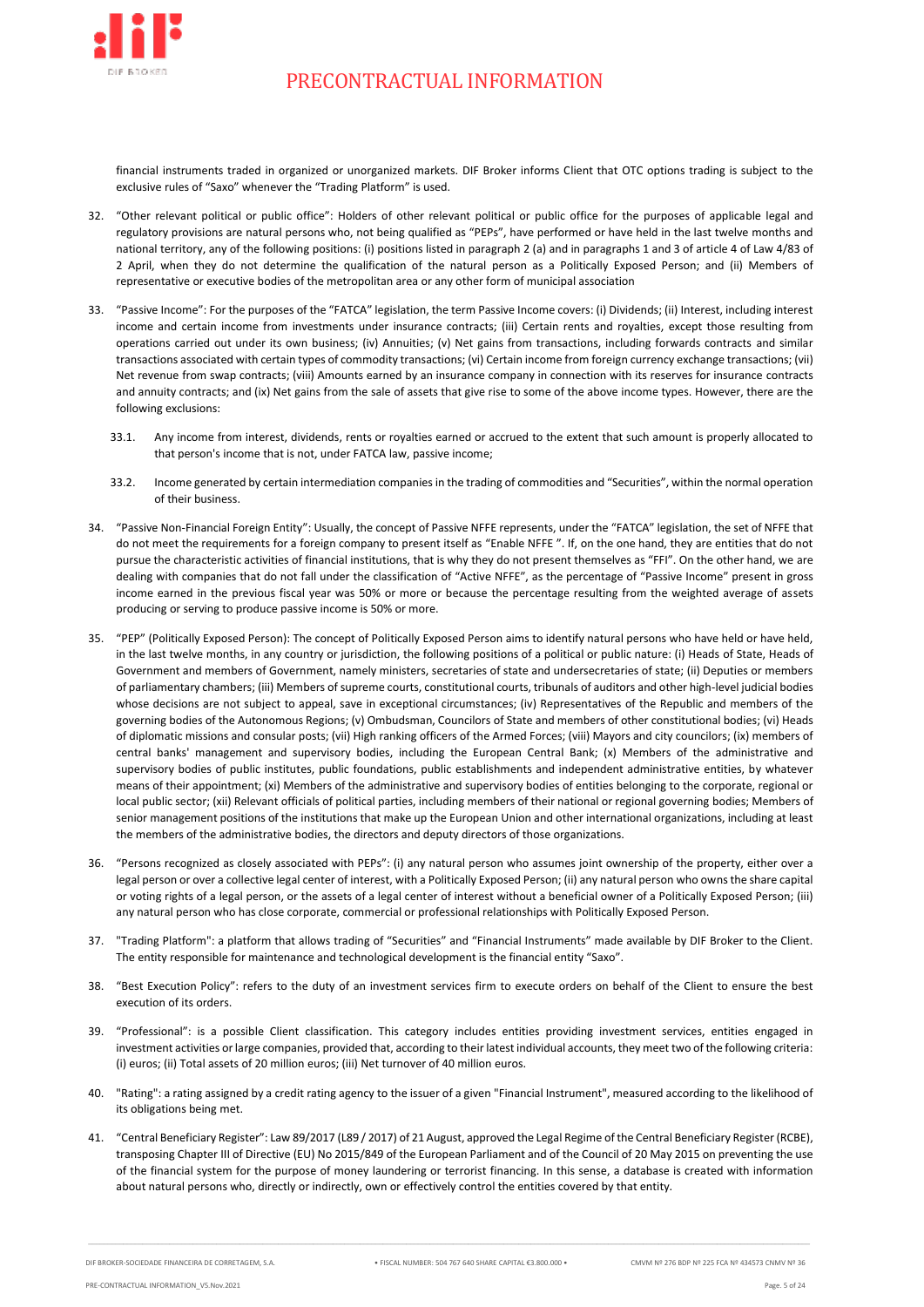

- 42. "US Residency": US residents are natural persons who have permanent US residence, green card holders, and natural persons who meet two cumulative requirements. To this end, it should be clarified that any natural person remaining in the US for at least 31 days in the current calendar year and in the period covering the current calendar year and the immediately preceding two years will also be considered US resident. has been in the US for a period of 183 days or more. In order to assess compliance with this second cumulative requirement, the total number of days the individual spent in the US in the current calendar year, 1/3 of the total number of days in the US in the previous year and 1/3 of the total number of days spent in the US should be counted and added together. 6 of the total of days spent in the USA two years before the current calendar year. Example: Natural person A, Portuguese citizen, remained in the US 145 days in 2016, 79 days in 2015 and 96 days in 2014. By accounting for the days when natural person A remained in the US, it will be concluded that it remained 187 days in the US for 2016, 2015 and 2014. Namely, 145 days in 2016, 26 days in 2015 (1/3 of 79 days) and 16 days in 2014 (1/6 of the 96 days). Note that the abovementioned US residence periods refer to either consecutive days or interpolated days of residence.
- 43. "Saxo": Saxo Bank A / S, registered and supervised by the Financial Supervisory Authority (FSA) under number 1149, registration number 15731249, headquartered in Philip Heymans Allé 15, DK-2900 Hellerup, Denmark, Financial Institution with DIF Broker has an order execution and supplier agreement from the "Trading Platform".
- 44. "SII": Investor Compensation Scheme, a legal entity governed by public law, created by Decree Law No. 222/99, of 22 June, and amended by Decree Law No. 252/2003 of October, with the purpose of to protect small investors and which works through the "CMVM." Its purpose is briefly to ensure the protection of investors ("Retail" Clients) in the event of financial incapacity of financial intermediaries authorized to operate in Portugal.
- 45. "Substantial US owner": Under the "FATCA" legislation, this concept extends to natural persons who hold a percentage of the share capital of 10% or more of a non-US corporation.
- 46. "Market Order": an order instructed to be executed quickly at the best market price available. Thus, in highly volatile markets, execution may differ substantially from the price available at the time of instruction.
- 47. "Stop Order": Price defined by the Client, which, if activated, forces DIF Broker to transmit a "Market Order". In the case of a sale price, it is triggered when the market price is equal to or lower than the set price, and the opposite occurs in case of a buy alarm.
- 48. "U.S. Person ": For the purposes of" FATCA "legislation, clients who have any of the following characteristics will be considered: (i) US citizenship, including dual-national holders, even if they reside outside the US; (ii) "Residence in the United States"; (iii) Place of birth in the United States unless you have renounced US citizenship; (iv) Company or partnership incorporated or organized in the United States of America or under the laws of the United States or any of the federal states that make up the United States; (v) Any inheritance, whenever the successor is a citizen or resident of the United States of America; and (vi) any trust, insofar as it is found that:
	- 48.1. A US court has jurisdiction under applicable law to make decisions or judgments that, in substance, relate to all matters relating to the administration of the trust; and
	- 48.2. One or more US Persons have enough power to control all substantive decisions taken in the course of the trust's activity
- 49. "Investment fund units": represents the investment of each participant in Collective Investment Undertakings. Equity units are autonomous fractions of identical characteristics which together represent at any time the value of the overall assets of an investment fund. Thus, the ownership of the units corresponds to the ownership of the investment fund, in the proportion represented by those units.
- 50. "Securities": Securities are (i) "Shares"; (ii) the "Obligations"; (iii) equity securities; (iv) Units of participation in Collective Investment Undertakings; (v) autonomous warrants; (vi) the "Options", whenever traded in regulated markets; (vii) the detached rights of "Securities" in the "Shares" and Shares in Collective Investment Undertakings, provided that the highlight covers the entire issue or series and is provided for in the act of issue; (viii) other documents representing homogeneous legal situations, provided that they can be transmitted on the market.
- <span id="page-5-0"></span>II. Financial services scope
- 51. DIF Broker is authorized to provide investment and ancillary services related to them by the Portuguese and Spanish Financial Supervisory Authorities - Banco de Portugal, "CMVM" and "CNMV".
- <span id="page-5-3"></span><span id="page-5-2"></span><span id="page-5-1"></span>52. DIF Broker may provide investment services and ancillary activities in the financial markets, which include:
	- 52.1. Receiving and transmitting orders on behalf of others;
	- 52.2. The execution of orders on behalf of others;
	- 52.3. Investment advice, which will only be provided upon prior analysis and evaluation by DIF Broker;
	- 52.4. Portfolio management for others, whenever requested by the Client and DIF Broker agrees to provide this service, which will be the subject of specific regulation in an autonomous contract;
	- 52.5. Ancillary services to investment services and activities: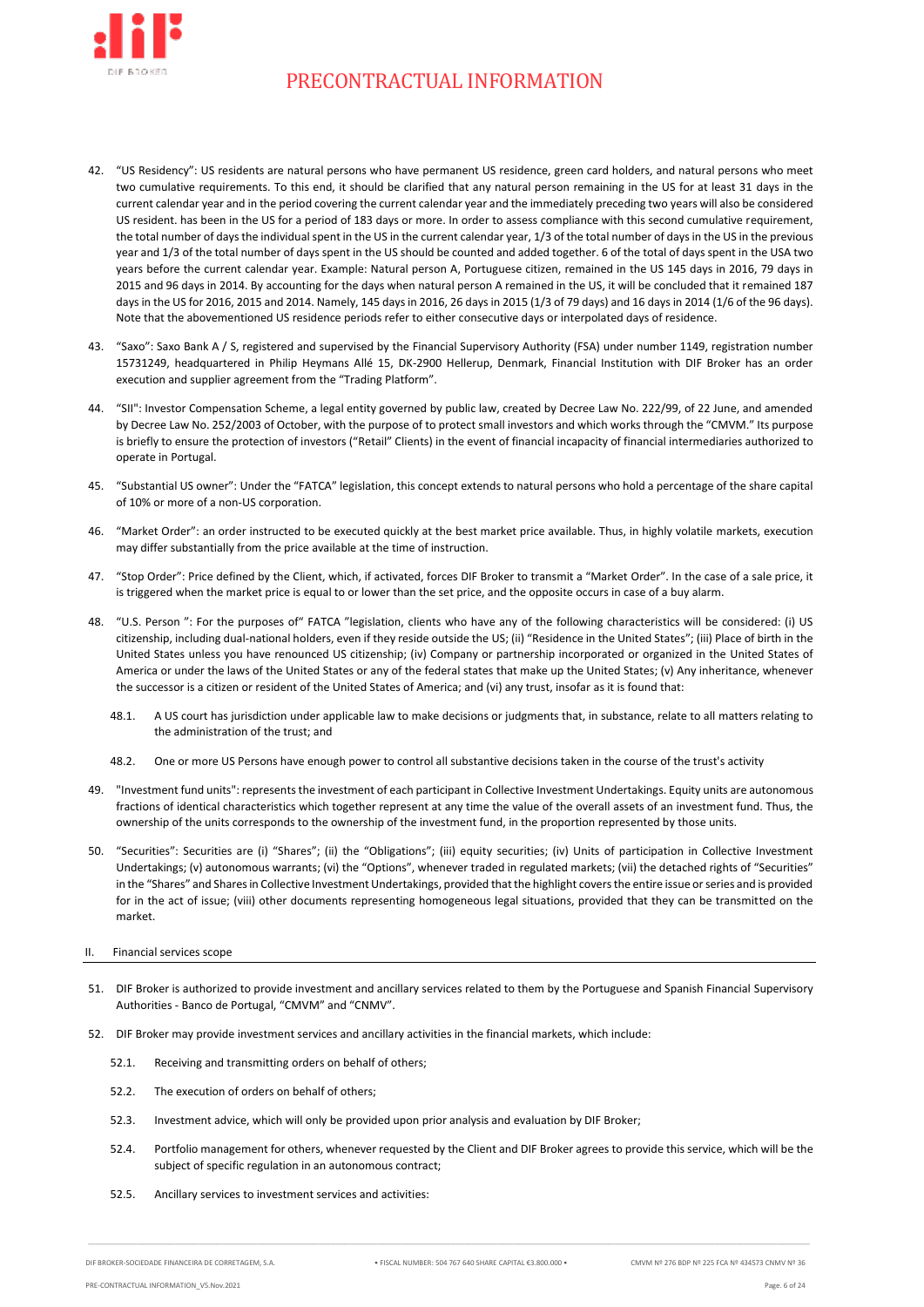

- 52.5.1. The registration and deposit of "Financial Instruments", as well as the services related to their custody, in the "Financial Instruments" account;
- 52.5.2. The preparation of investment studies, financial analysis or other generic recommendations related to operations in "Financial Instruments";
- 52.5.3. Capital structure consulting, industrial strategy and related issues, as well as mergers and acquisitions
- 53. Currently DIF Broker`s offer consists of the services indicated in points 52.1 and 52.5.1
- 54. Under MiFID II, DIF Broker can provide cross-border investment services within the 28 members of the European Union, Iceland, Liechtenstein and Norway.

#### <span id="page-6-0"></span>III. Language and Communication

- 55. The Client may communicate with DIF Broker in Polish, English, Portuguese, and Spanish, using only the following communication channels:
	- 55.1. Telephone, only those indicated on the DIF Broker website and requesting contact with the Front Office;
	- 55.2. Electronic mail, exclusively to [hdesk@difbroker.com](mailto:hdesk@difbroker.com%20/%20poland) / poland@difbroker;
	- 55.3. Postal mail to the Lisbon office, (Av. Da Liberdade  $n^{\circ}$  244,  $4^{\circ}$ , 1250-149 Lisbon Portugal);
	- 55.4. "Trading Platform" Chat;
- 56. If the Client does not use the communication channels indicated above, the communication will not be considered valid. Communication over the telephone may require DIF Broker to request personal data in order to ascertain the identity of the Client.
- 57. DIF Broker has engaged the financial entity "Saxo" to execute all orders instructed by its Clients. Given that this entity uses English in its communications and content production (documents, clarifications, e-mails), the Client confirms that it has enough knowledge of English to understand the communications and contents of the financial entity "Saxo".
- 58. The Client agrees that DIF Broker records all telephone conversations held between Client and DIF Broker. These recordings are the sole and exclusive property of DIF Broker and constitute proof thereof.
- 59. If at any time, for any reason, communication between the Client and DIF Broker becomes impossible, the latter will not assume any liability for any losses, opportunity costs or charges associated with a particular transaction, such as opening or closing. a position, which are produced due to the impossibility of said communication.
- 60. The Client assumes the obligation to inform DIF Broker of any fact or circumstance that partially or totally modifies the data communicated by DIF Broker, in particular, its e-mail address, telephone number, postal address, at the time of signature of any contractual document between DIF Broker and the Client, such as during its term. DIF Broker may require your signature to modify or update all or part of your data.
- 61. If at any time, for any reason, communication between the Client and DIF Broker becomes impossible, the latter will not assume any liability for any losses, opportunity costs or charges associated with a particular transaction, such as opening or closing. an open position.
- 62. On a monthly basis, regardless of the service contracted by the Client, DIF Broker will send a statement to the Client through the email address indicated by Client. In addition, whenever the Client remunerates DIF Broker for services rendered, he / she will receive, daily, if applicable, the invoice corresponding to those same services, specifying the rates and taxes applied, also referring to the mailing address. indicated by the Client. In these communications, DIF Broker may include documents that it considers indispensable for the correct information to the Client.
- <span id="page-6-3"></span>63. DIF Broker distributes traded "Financial Instruments" by depositing a margin, forcing you to comply with certain requirements for holding open positions, and you may be required to alert us accordingly. These communications are made through the "Trading Platform" and email address indicated by the Client.
- <span id="page-6-2"></span>64. Client's classification of e-mails indicated in paragraph[s 64](#page-6-2) and [63](#page-6-3) as unwanted will not allow Client to hold DIF Broker responsible for any damage arising from the lack of information.
- 65. DIF Broker may communicate and / or produce content for submission to Client for the purpose of alerting, informing and / or training about the financial markets. These communications and contents do not in any circumstances constitute financial advice and / or investment advice.

### <span id="page-6-1"></span>IV. Client Classification

66. By default, DIF Broker classifies its clients as "Retail@. According to "MiFID II", there are two additional classifications: "Professional" and "Eligible Counterparty".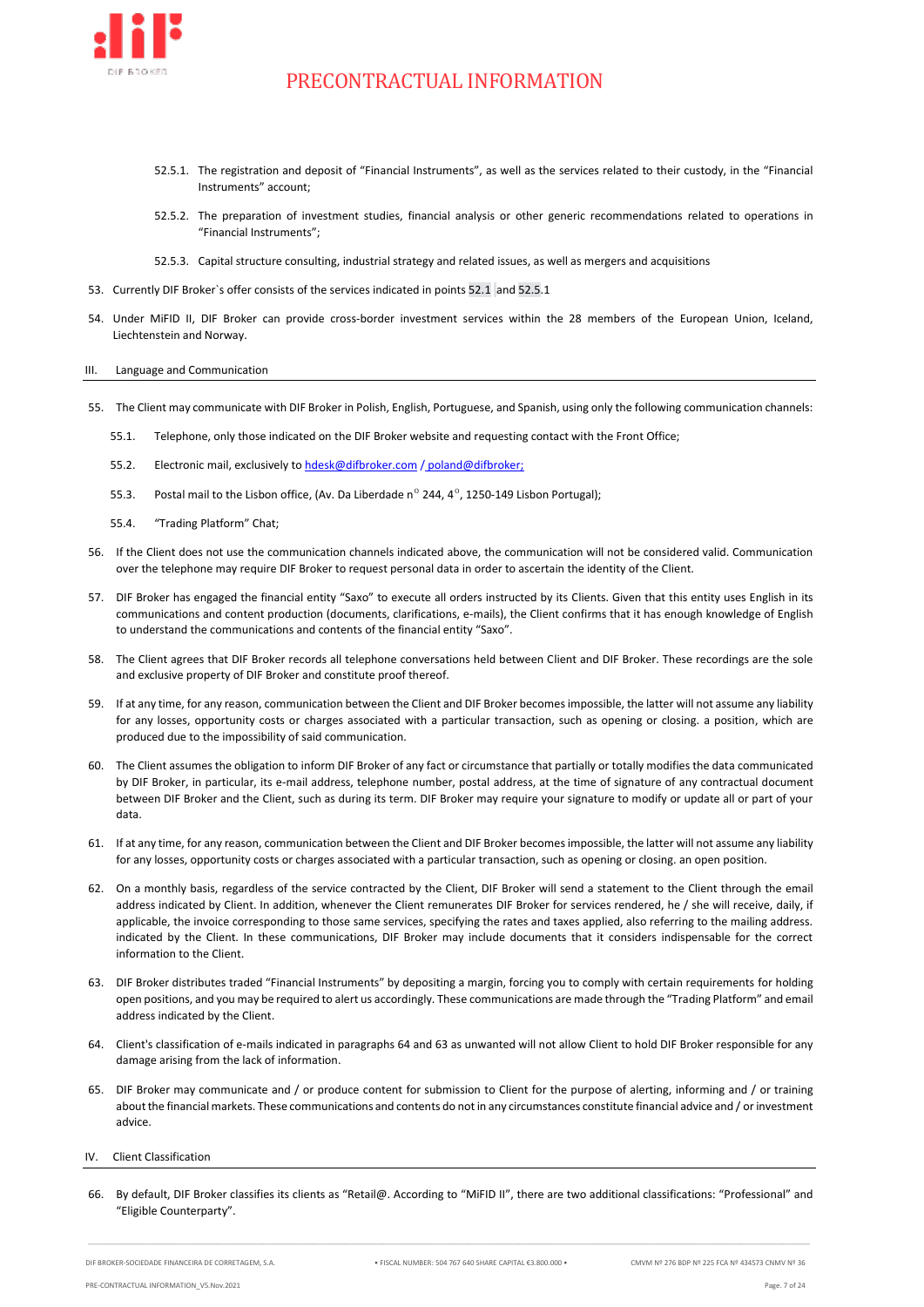

- 67. "MiFID II" gives Clients the possibility to request, through a formal procedure, an amendment as to the category in which they have been inserted, due to the classification assigned to them by DIF Broker. At this point, there are two notes to retain. On the one hand, category changes that involve an increase in the level of protection afforded to the Client will not be conditional upon the verification of any requirements. Category changes that result in a reduction in the degree of protection granted to the Client will be subject to compliance with strict requirements and approval of the change by DIF Broker.
- 68. On the other hand, any change of category will depend on the Client signing a specific form for this purpose. In light of the foregoing, it can be stated that in situations where the change intended by the Client translates into a change from "Eligible Counterparty" to "Professional" Client or a change from "Professional" to "Retail" Client, such change shall not will be subject to the verification of any specific requirements at the outset. Nevertheless, DIF Broker reserves the right to change the category, whenever such change results in greater investor protection by informing it of the change. Likewise, it can be stated that when the change desired and requested by the Client involves the change from the "Retail" Client to the "Professional" Client, at least two of the following assumptions must be met
	- 68.1. Client has carried out transactions of significant volume in the relevant market at an average frequency of ten operations per quarter during the past year;
	- 68.2. The Client has a portfolio of "Financial Instruments", including cash deposits, exceeding € 500,000.00;
	- 68.3. The Client performs or has worked in the financial sector for at least one year in a position that requires knowledge of the financial services or transactions concerned
- 69. In addition to the conditions set out in paragraph 68, the Client will be required to have an account with assets over €100,000 or equivalent.

### <span id="page-7-0"></span>V. Account ownership and movement

70. The account will be opened on behalf of the Client or multiple holders, whose identification will be shown in Annex I – Client Identification.

71. The persons entitled to move the investment services account and its respective financial financial instruments, as well as to order transactions in it, are the Individual Client, the Co-owners of the account (joint accounts) and the persons who are expressly authorized and indicated in writing ("Authorized Persons").

72. In Joint -accounts, the solidarity Collective regime applies to the account and equal quotas are assumed for each holder, as follows:

- 72.1.1. The account may be moved by any of the holders without prior consent of the others; and
- 72.1.2. All holders are liable, in whole or in part, to DIF Broker, which is relieved of any responsibility for the compliance with instructions given by only one holder.
- 73. Regardless of the type of account, DIF Broker only accepts one Authorized Person per account, with the following limitations:
	- 73.1.1. The account may be traded (meved) y an Authorized Person, provided thatthis Person is previously and properly identified in the terms required by DIF Broker. When any of the holders entitled to do so decides to withdraw the Authorized Person from their account, they shall immediately inform DIF Broker. The Authorized Person may waive the Account by notifying DIF Broker by email to hdesk@difbroker.com. DIF Broker only allows the Authorized Person to trade in the account for the purpose of buying and selling financial instruments, which does not cover the transfer of funds.

74. Only account holders (Clients) are entitked to deposit funds or request withdrawal of funds from an account with DIF Broker. Exceptionally and upon duly substantiated request, DIF Broker may accept that the Authorized Person has powers to deposit and withdrawal funds from the account, subject to the following limitations:

- 74.1.1. To this end, account holders (Clients) shall issue a power of attorney to the Authorized Person to empower him/her o make deposits and withdrawals from their account with DIF Broker, by means of a notarial instrument or issued by an authority with equivalent certification powers; The Attorney will have powers of make depostis and withdrawal of funds to and from the Clients' original bank account.
- 74.1.2. The Authorized Person with valid power of attorney under the preceding paragraph shall be named Attorney";
- 74.1.3. DIF Broker only accepts as Attorneys persons who have a direct family relationship with DIF Broker account holders: mother / father; husband / wife, son / daughter.
- VI. General Risks of "Financial Instruments"
- <span id="page-7-1"></span>75. The Client is aware that trading in "Financial Instruments", exposes him to the following risks:
	- 75.1. Market risk: inherent in trading in "Financial Instruments" which consists in the possibility of an investment not being profitable to the Client, given its expectations, due to market fluctuations. Market risk involves the risk that prices or rates will vary adversely with respect to the interests of each Client, and as a result of uncontrollable and undeterminable economic forces. This type of risk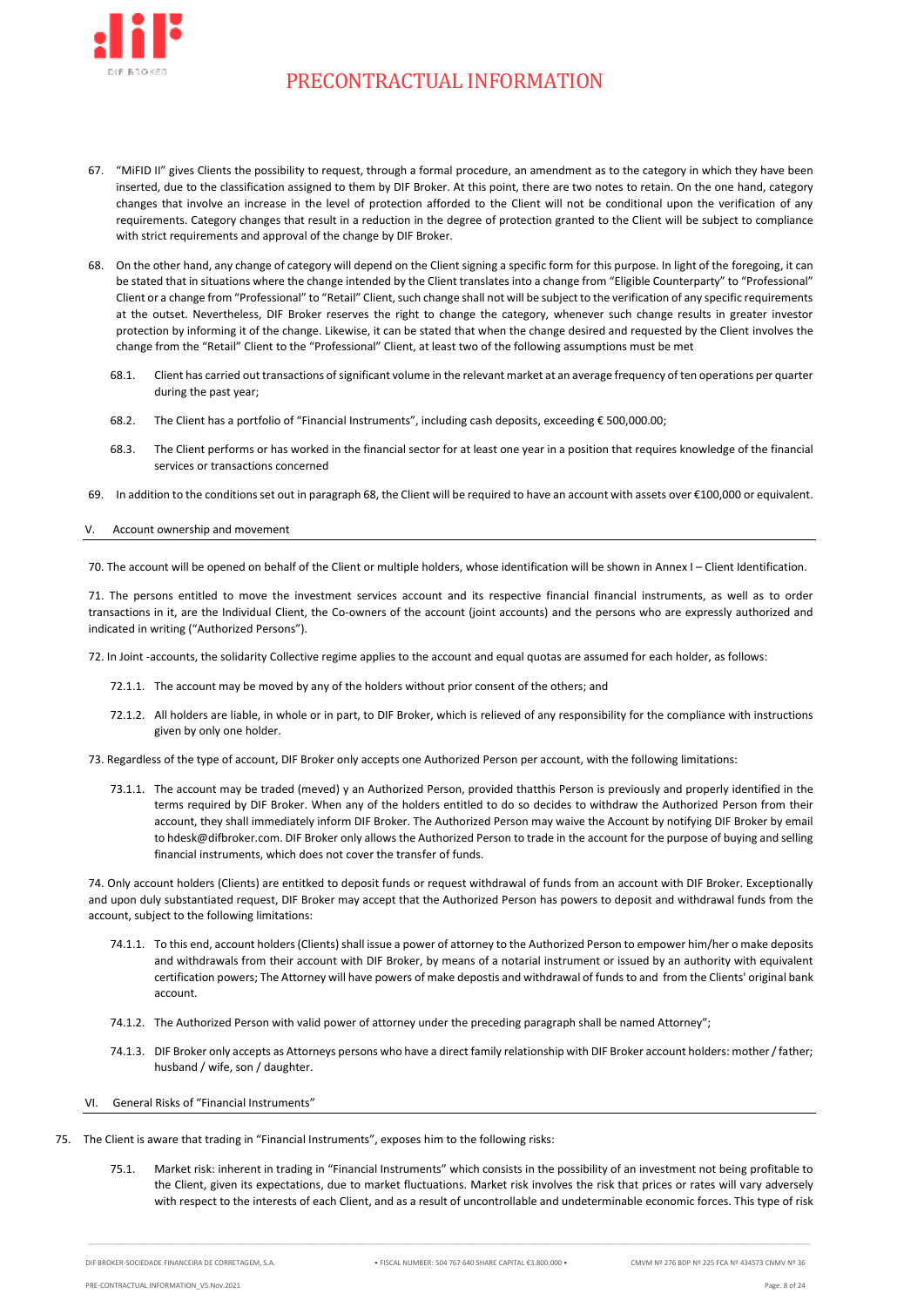

includes changes in the price of "Share", "Bond", interest rate, exchange rate, commodity, and other markets accessible to the Client;

- <span id="page-8-3"></span>75.2. Credit risk: consists in the possibility that one of the parties fails to fulfill its obligations and that default results in losses. Client exposes itself to the following types of credit risk:
	- 75.2.1. Default by issuers: on repayment of capital, in the case of "Financial Instruments" with maturity dates, payment of dividends or interest;
	- 75.2.2. Due to non-compliance with business settlements: The Client is subject to these risks under the terms and conditions defined by the different business counterparties and at the risks inherent to each trading venue. Settlement procedures seek to eliminate the risk of payments without consideration. However, the risks of consequences of any business cancellations or delays remain;
	- 75.2.3. For failure to comply with depositary obligations: The Client is subject to the risk of default of the depositary institutions with whom DIF Broker must deal directly or indirectly.
- <span id="page-8-2"></span>75.3. Liquidity risk: Resides in the potential inability to trade and / or execute, in terms of speed and reasonable price, of any financial instrument, which may result in a loss to the Client. In certain situations, the lack of market liquidity may mean that it is not possible to close a position at the desired time or, at the end, that it is only possible to close that position with a significant loss. In these cases, there is a risk that "Stop" orders will not be executed at the desired prices and may lead to differences in the expected result.
- 75.4. Operational risk: derives from potential difficulties in the treatment and execution of "Securities" services, namely for technological reasons, exposes the Client to losses resulting from the deterioration of the quality of the service, resulting from the reduced ability to execute transactions, delays. , inaccuracies, errors, interruptions, relative to usual standards. Accordingly, DIF Broker informs the Client that, for reasons of force majeure, client incurs the risk of loss arising from reasonably unpredictable or difficult to control factors, such as strikes and social unrest, power outages or interruptions. the supply of electricity caused by natural or human factors, computer support, telephone line or data transmission drops, communications and trading or information systems. In the event of such unforeseeable events, DIF Broker will use its best endeavors to minimize the consequences of such occurrences.
- 75.5. Systemic risk: The organization of the global financial system is based on trust, so the failure of a company, particularly a financial company, a settlement system, or other catastrophic event, can have a domino effect, leading to a crisis of confidence. in the financial system. Systemic risk may significantly change the usual liquidity conditions of "Financial Instruments" and / or drastically increase market volatility by changing customary pricing patterns.
- General and Specific Risks under Investment Services
- <span id="page-8-1"></span><span id="page-8-0"></span>76. Each investment service carries specific risks, and these are detailed below, considering DIF Broker's offer of investment services:
	- 76.1. Order reception and transmission service: This service consists of the reception of the order and its subsequent transmission for execution, in the different trading venues provided. The general order execution policy is the direct forwarding to the order books of the various trading venues provided for each financial instrument. Accordingly, by signing Annex III - Order Receipt and Transmission Agreement, the Client authorizes that orders relating to "Financial Instruments" admitted to trading in a particular market are executed in that or other markets, in compliance with the best policy. execution of the financial entity contracted by DIF Broker for this purpose. This service may involve the following risks:
		- 76.1.1. Risk of daily portfolio turnover: the systematic activity of investment rotation in very short periods of time, namely during the day, day trading, in order to obtain benefits from the price variations in the "Securities" or "Financial Instruments", increases market risk compared to a more defensive and long-term investment attitude. DIF Broker also reports that this activity may lead to higher costs of financial intermediation, so the potential benefits of this activity may be lower;
		- 76.1.2. Trading Risks through Electronic Platforms: Trading using electronic platforms has associated risks. The use of such platforms may result in damages to the Client as a result of communication failures caused, for example, but not exclusively, by failure of electricity supply lines or the interruption of the electricity supply caused by human intervention or natural factors, for reasons not attributable to DIF Broker or its employees. In addition to the risks described above, there may be technological risks that may result from Client not having their platform software updated. This could have negative consequences regarding the execution of orders, the presentation of statements and even the accuracy of the information presented
	- 76.2. Non-Independent Investment Advisory Service: consists of providing personalized advice to the Client in his or her actual or potential capacity, either at his request or at the initiative of DIF Broker regarding transactions in "Securities", "Financial Instruments" or to a specific portfolio. DIF Broker provides Non-Independent Advisory Consulting, but is not providing "Financial Instruments" in the primary market, as it does not have access to this market, and limits its offer of "Financial Instruments" to those made available by its counterparties for this purpose: Saxo Bank, Inversis Bank, Optimize Investment Partners.
		- 76.2.1. Any investment recommendation made by DIF Broker ensures the good faith of qualified professionals; however, the ultimate responsibility for carrying out the business will always be with the Client and therefore because of his decisions.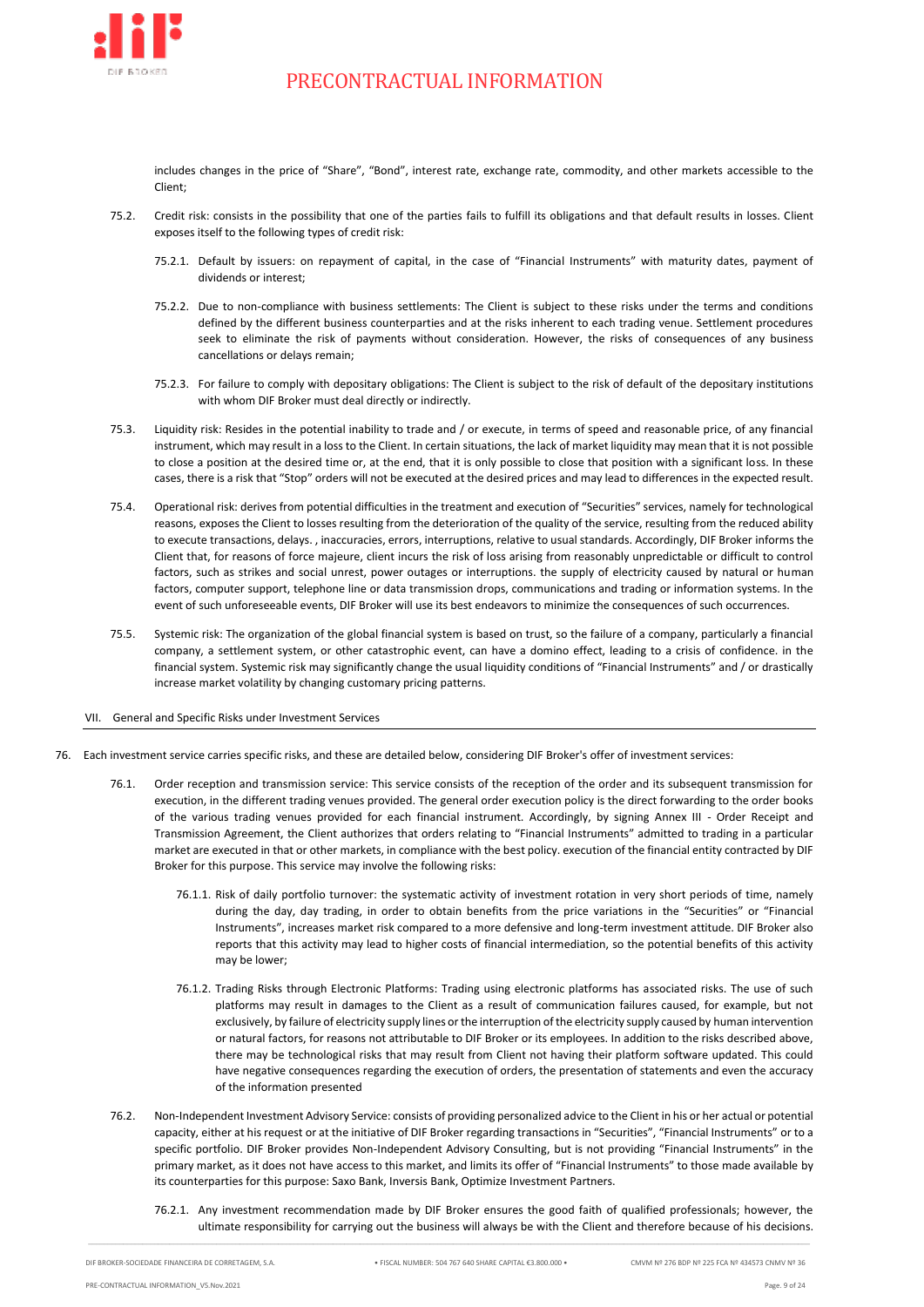

Neither DIF Broker nor its managers or employees cannot guarantee performance for any of the products for which they have given investment advice. The Client is responsible for gains or losses obtained through the advice given in good faith by DIF Broker. There is a risk that recommendations made by DIF Broker analysts will have a negative impact on Client's assets.

- 76.2.2. Trading risks through Electronic Platforms: The use of electronic platforms for this service carries the same risks indicated in poin[t 76.1.2.](#page-8-1)
- 76.2.3. Client risk assessment: In the context of the provision of this investment service and the Discretionary Portfolio Management Service, DIF Broker will carry out a pre-assessment using an adequacy questionnaire to measure its investment objectives and should therefore provide for criteria. / minimum qualitative requirements and risk management rules that will be respected by consultants / managers in the performance of their duties (eg degree of risk exposure, level of diversification, loss absorbing capacity, among others). These criteria act as parameters that delimit the conditions of providing a service, which is intended to meet the interests and real needs of the Client, the definition of which takes into account the results of the Adequacy Questionnaire (see separate section). There is a risk that the criteria / requirements described above may not be met due to abnormalities at the time of negotiation or the occurrence of extreme events such as election results, monetary policy changes, technical failures, among others.
- 76.3. Discretionary Portfolio Management Service: DIF Broker informs Client that the portfolio management service provided by it is a service that assumes the management of Client's financial wealth under a mandate to the effect, on an individual and discretionary basis, under which DIF Broker undertakes to perform all acts aimed at enhancing the portfolio. The management of DIF Broker is characterized by discretionary management without guarantee of capital or income. Accordingly, DIF Broker informs that the investment decisions will be made by DIF Broker on behalf of the Client and may therefore incur losses arising from an increase in the associated risk as the portfolio management service may imply the investment in "Shares", "Bonds", "ETFs", or other instruments traded in the spot market or in the regulated or unregulated (OTC) markets. In particular, the Client was informed of the high degree of leverage of the derivative "Financial Instruments", which may translate into either large gains or substantial losses, which may exceed the entire initial capital. Given its specificities, the following specific risks of this investment service are identified:
	- 76.3.1. Capital risk: the discretionary portfolio management service may provide zero or negative returns as they are derivative "Financial Instruments" which allow the investor to leverage exposure to the underlying assets; In certain situations, the lack of market liquidity may mean that it is not possible to close a position when intended and it may only be possible to close that position with a significant loss. In these cases, there is a risk that "Stop" orders will not be executed at the desired prices and may lead to differences in the expected result with implications on the Client's capital
	- 76.3.2. Client's assessment risk: subject to the same risk as explained in [75.2.3.](#page-8-2)

#### <span id="page-9-0"></span>VIII. Specific Risks of "Financial Instruments"

By contracting the "Trading Platform" from "Saxo", DIF Broker may distribute to its Clients a set of "Financial Instruments". When you decide to trade a specific financial instrument, you assume a specific set of risks. The following are the same for each financial instrument distributed:

- <span id="page-9-1"></span>77. DIF Broker informs Client that trading in "Equities" exposes it to the following risks:
	- 77.1. Market Risks: arising from fluctuations in prices and / or insufficient return on invested capital. The Client can perceive the degree of risk of each "Share" by the volatility of price changes. You may lose your investment in the event of company bankruptcy. You are also exposed to market risk arising from price fluctuations in the foreign exchange market when you choose to trade in "Securities" in a currency other than your account's base currency;
	- 77.2. Liquidity risks: The client is informed that he can mitigate this risk by trading in stocks that are part of relevant indices or that are the subject of liquidity contracts with market makers. Orders under "Shares" obey the following rules:
		- 77.2.1. They are transmitted to the most liquid trading venue, if there are several trading venues, for the same "Share";
		- 77.2.2. When valid for more than one day, orders for European markets will be removed at the end of the day and reintroduced in the respective order book at the opening of the following day;
		- 77.2.3. Apart from NASDAQ, trading venues are regulated markets that operate under the central order book method, under the terms and conditions of their respective local regulations;
		- 77.2.4. DIF Broker informs Client that trading in "Shares" is not exclusive to the places offered, and there may be more favorable, momentary or persistent trading conditions elsewhere. This risk is particularly higher in NASDAQ trading. DIF Broker informs Client that in the NASDAQ market, its orders are executed using the "Trading Platform" via "Saxo" which in turn uses "ECNs" and "Market Makers". DIF Broker informs that the Client is subject to the risk described in poin[t 75.2.2](#page-8-3) by the rules and conditions of the companies associated with each trading venue, designated by intermediary, and according to the table below: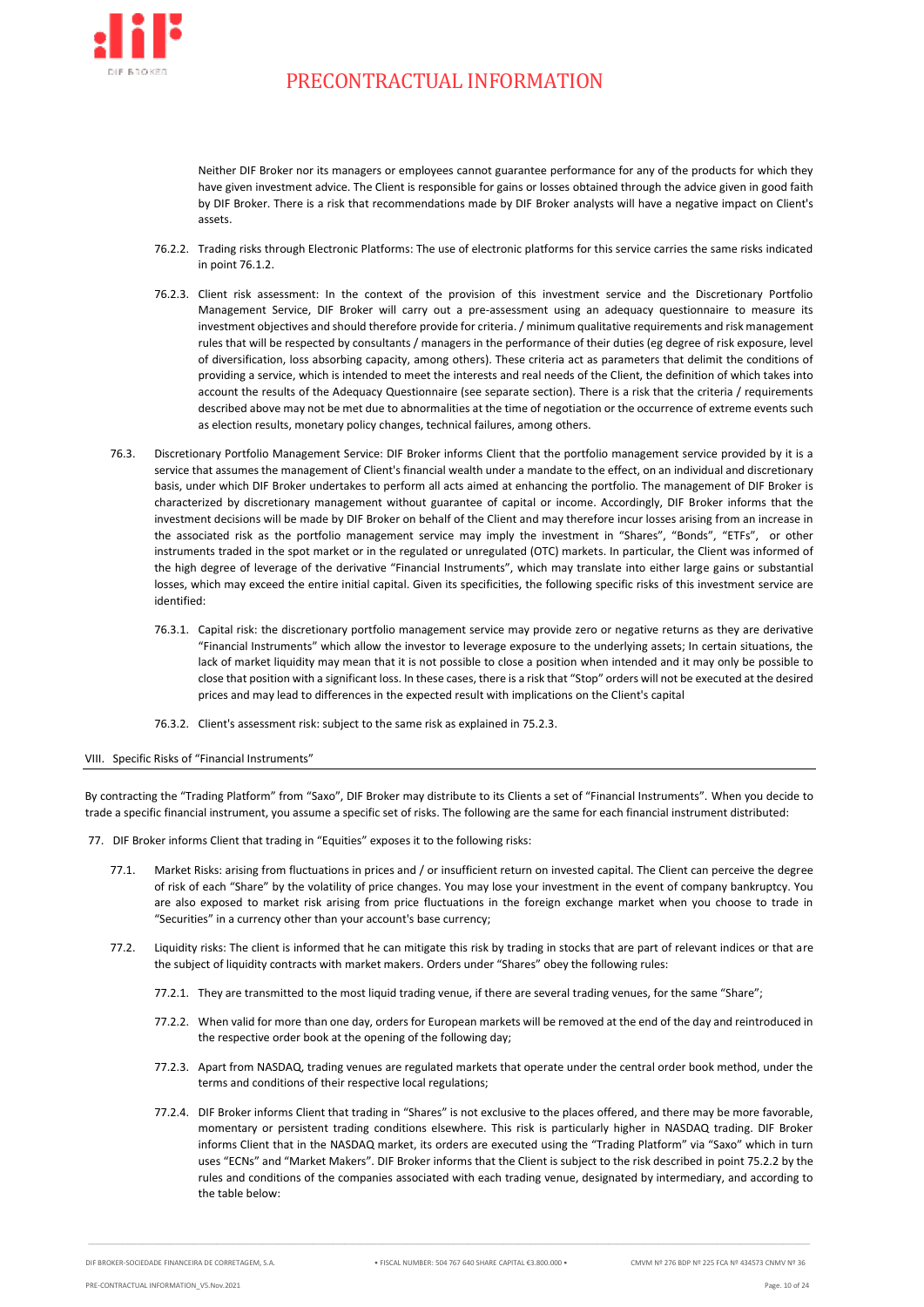

| Country of origin    | <b>Tading location</b>          | Intermediary  |  |
|----------------------|---------------------------------|---------------|--|
| Germany              | Deutsche Borse Gruppe, XETRA    | Saxo Bank A/S |  |
| Spain                | <b>SIBE</b>                     | Saxo Bank A/S |  |
| <b>United States</b> | NYSE e NASDAQ                   | Saxo Bank A/S |  |
| Finland              | Helsinki Stock Exchange         | Saxo Bank A/S |  |
| France               | Euronext-Paris                  | Saxo Bank A/S |  |
| Holland              | Euronext - Holand               | Saxo Bank A/S |  |
| Italy                | Affari - Italian Stock Exchange | Saxo Bank A/S |  |
| Portugal             | Euronext-Lisbon                 | Saxo Bank A/S |  |
| United Kingdom       | <b>SETS</b>                     | Saxo Bank A/S |  |
| Sweden               | Stockholm Stock Exchange        | Saxo Bank A/S |  |
| Switzerland          | SWX e Virt-X                    | Saxo Bank A/S |  |

- 78. "Bonds" of non-complex nature: Client orders under "Bonds" that do not indicate the place of trading will be sent directly to the market. Thus, DIF Broker informs client that there may be other trading venues with more favorable conditions. The interest rate may be periodically indexed to a benchmark or may have a fixed amount established for the full period of the loan. DIF Broker informs Client that trading in "Bonds" determines exposure to the following risks:
	- 78.1. Credit risk: Failure by the issuer to pay interest and / or principal. The Client may perceive the degree of credit risk of the "Bond" through the "Rating" assigned by independent companies specialized in this service;
	- 78.2. Market risks: on fixed interest rate "Bonds" resulting from fluctuations in interest rates on the money markets. The variation in the price of the bond may also be the result from changes in the rating of the bond. You are also exposed to market risk arising from price fluctuations in the foreign exchange market when you choose to trade in "Bonds" in a currency other than the one considered for your equity base;
	- 78.3. Liquidity risk stems from the difficulty of trading, so "Bonds" with liquidity contracts may mitigate this type of risk.
- 79. Structured "Bonds" (complex nature): a security that combines a "Bond" with a derivative financial instrument embedded in that "Bond" by virtue of which the existence and / or amount of income of that "Bond" is dependent upon the performance of another asset, instrument, financial contract or index that may leverage that income. The yield on the "Bond" will depend, proportionally or not, on the change in the value of the underlying asset or the index. Trading in structured "Bonds" involves the following risks:
	- 79.1. Risk of total or partial loss of invested capital in the event of early repayment or insolvency of the issuer, or loss of the asset in which the conversion occurs in the case of reverse convertibles;
	- 79.2. Unsecured Compensation Risk;
	- 79.3. Issuer early repayment risk;
	- 79.4. Liquidity risk, if there is no admission to trading on the market (regulated or unregulated), or liquidity is reduced, for example due to the absence of a Market Maker or because no possibility of requesting early repayment by investor option;
	- 79.5. Risk of conflicts of interest, namely by coincidence or links between the issuer, the trader and the calculation agent;
	- 79.6. Legal risks (changes in the legal regime of taxation or transfer, exercise of rights, etc.).
- 80. Exchange Traded Funds ("ETFs") of a non-complex nature: Open-ended investment funds admitted to trading on the stock market and aiming to achieve performance that is dependent on the behavior of a particular benchmark (be it an index, a asset or investment strategy). The performance of these funds is identical to the benchmark performance only in certain contexts and certain time horizons. Investing in an ETF does not guarantee the same performance as the benchmark and is therefore exposed to the risks of trading a stock, noted in poin[t 77](#page-9-1) of this document.
- 81. Exchange Traded Funds ("ETFs") of a complex nature: are open-ended investment funds admitted to trading on a stock exchange and whose main objective is to achieve performance related to a particular benchmark whether it is an index, a market segment, a asset, a financial instrument or an investment strategy for Actively managed ETFs. The underlying assets of the benchmark are varied and allow exposure to different types of risk, such as "Financial Instruments" ("Shares"/"Bonds"), "Derivative Financial Instruments", exchange rates, commodities, including precious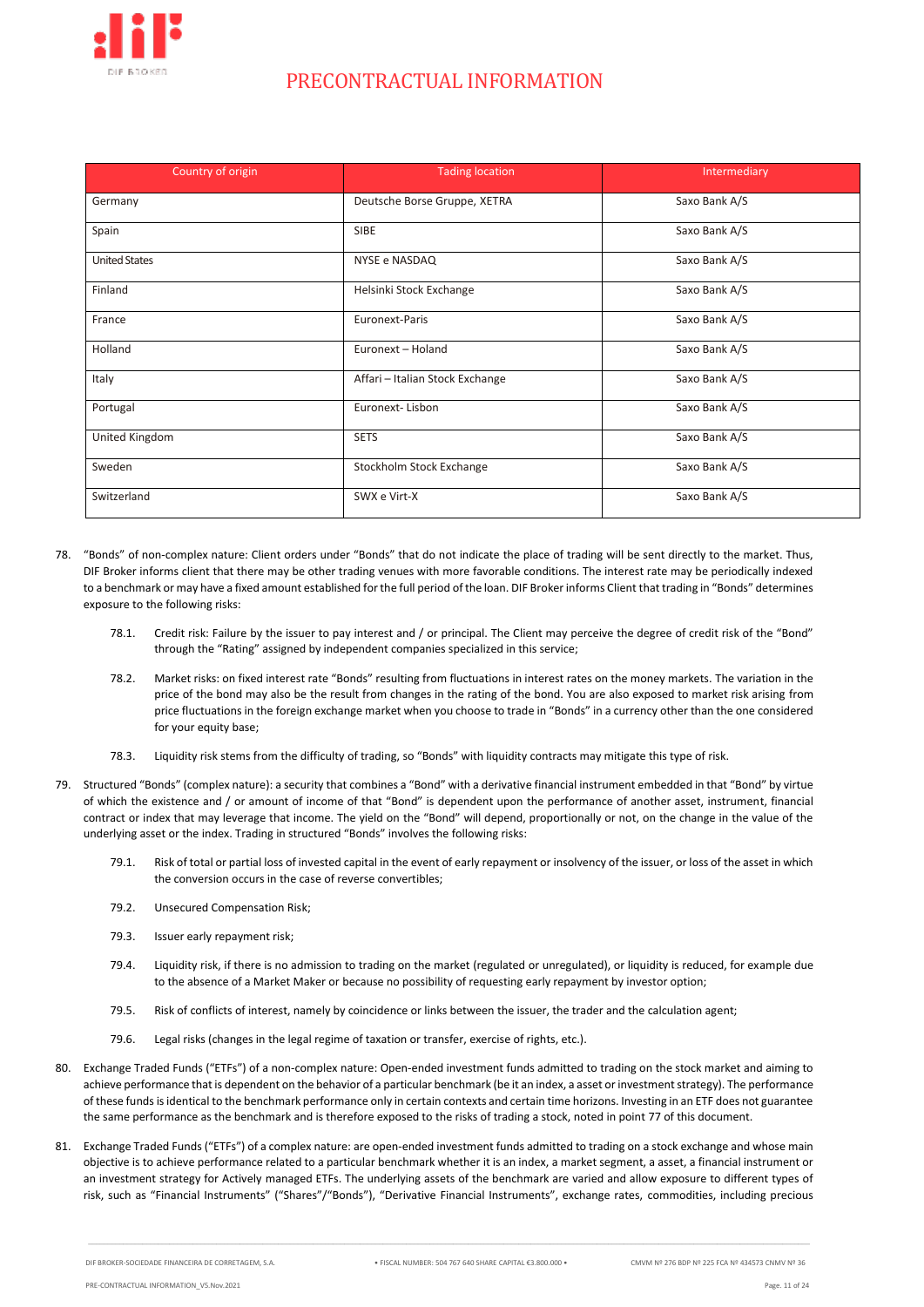

metals, cereals, oil, among others; Complex ETFs, because they are aimed at more complex strategies compared to simple ETFs, carry broader financial and non-financial risks, which can be identified in their prospectuses and are as follows:

- 81.1. Market risk of the assets that make up the benchmark. The value of these assets may be reduced by giving rise to the loss of invested capital;
- 81.2. Risk related to constraints inherent to the reproduction of the reference indicator or its multiple (existence of tracking error);
- 81.3. Liquidity risk, whether related to trading in equity holdings or assets in the ETF portfolio.
- 81.4. For Leverage ETF or Inverse ETF there are also the following risks:
	- 81.4.1. Leverage risk, ie increase in the level of loss (or gain) compared to benchmark performance; and, given its structure, in order to replicate the daily yield of the positive or negative multiple of the benchmark;
	- 81.4.2. Risk of divergence (the higher the volatility of the underlying asset) of its behavior in relation to the benchmark when the comparison time horizon is greater than one day;
	- 81.4.3. Risk of conflicts of interest due to coincidence or links between the various entities involved in the creation of the product (eg, the managing body and issuer of the assets in the fund's portfolio) and the respective distributor;
	- 81.4.4. Legal risks (changes in the legal regime of taxation or transmission, exercise of rights). DIF Broker currently only offers complex "ETFs" on its trading platform and has developed Fundamental Information Documents (DIFs), available on its website.
- 82. "Futures": The risks associated with trading are:
	- 82.1. Market risks: arising from fluctuations in the market value of an underlying asset or set of assets (eg "Shares", "indices", among others) and their impact on the value of the Client's portfolio;
	- 82.2. Capital risk: Investment in "Futures" contracts entails the risk that the amount of capital receivable may be lower than the invested capital, with the possibility of a loss greater than the invested capital. "Futures" contracts are leveraged derivative "Financial Instruments", allowing the investor to leverage exposure to the underlying assets concerned;
	- 82.3. Credit risk: Investment in "Futures" contracts carries credit risk.:
		- 82.3.1. DIF Broker, arising from the possibility of non-compliance with its obligations arising from its brokerage activity in the event of bankruptcy or insolvency;
		- 82.3.2. "Saxo" acting as the Client's counterparty in respect of the amounts the investor is entitled to receive when his position in Futures is closed with gain or loss in the event of bankruptcy or insolvency;
	- 82.4. Liquidity risk: In certain situations, due to lack of market liquidity, it may not be possible to close a position at the desired price and to close it only with a significant loss. In these situations, the risk that "Stop" orders may not be placed at the desired value is high and there may be price differences. DIF Broker informs the Client that the way to mitigate this risk is by trading in futures contracts for equity indexes characterized by greater liquidity. DIF Broker informs Client that "Saxo", the entity contracted by DIF Broker to execute orders from its Clients, executes orders in the following futures markets:

| Country of origin    | <b>Trading location</b>          | Intermediary  |  |  |
|----------------------|----------------------------------|---------------|--|--|
| Australia            | Sydney Futures Exchange          | Saxo Bank A/S |  |  |
| Canada               | Bourse de Montreal               | Saxo Bank A/S |  |  |
| <b>United States</b> | CBOT, CFE CME, COMEX, ICE, NYMEX | Saxo Bank A/S |  |  |
| Hong Kong            | Hong Kong Exchanges              | Saxo Bank A/S |  |  |

#### 83. "CFD": the main risks associated with trading are:

- 83.1. Market risk: consists of the total or partial loss of the invested capital, namely if, in a long CFD position, the value of the underlying falls under the value for which it was acquired, the buyer will not recover the invested capital;
- 83.2. Risk of loss in excess of the amount invested in a financial instrument: if, the price fluctuation of the underlying asset is big enough, the amount of the loss may exceed the value of the margin. loss may exceed the amount initially invested. In this case the investor may be required to make margin reinforcement and, in certain circumstances, his positions may be compulsorily closed, and the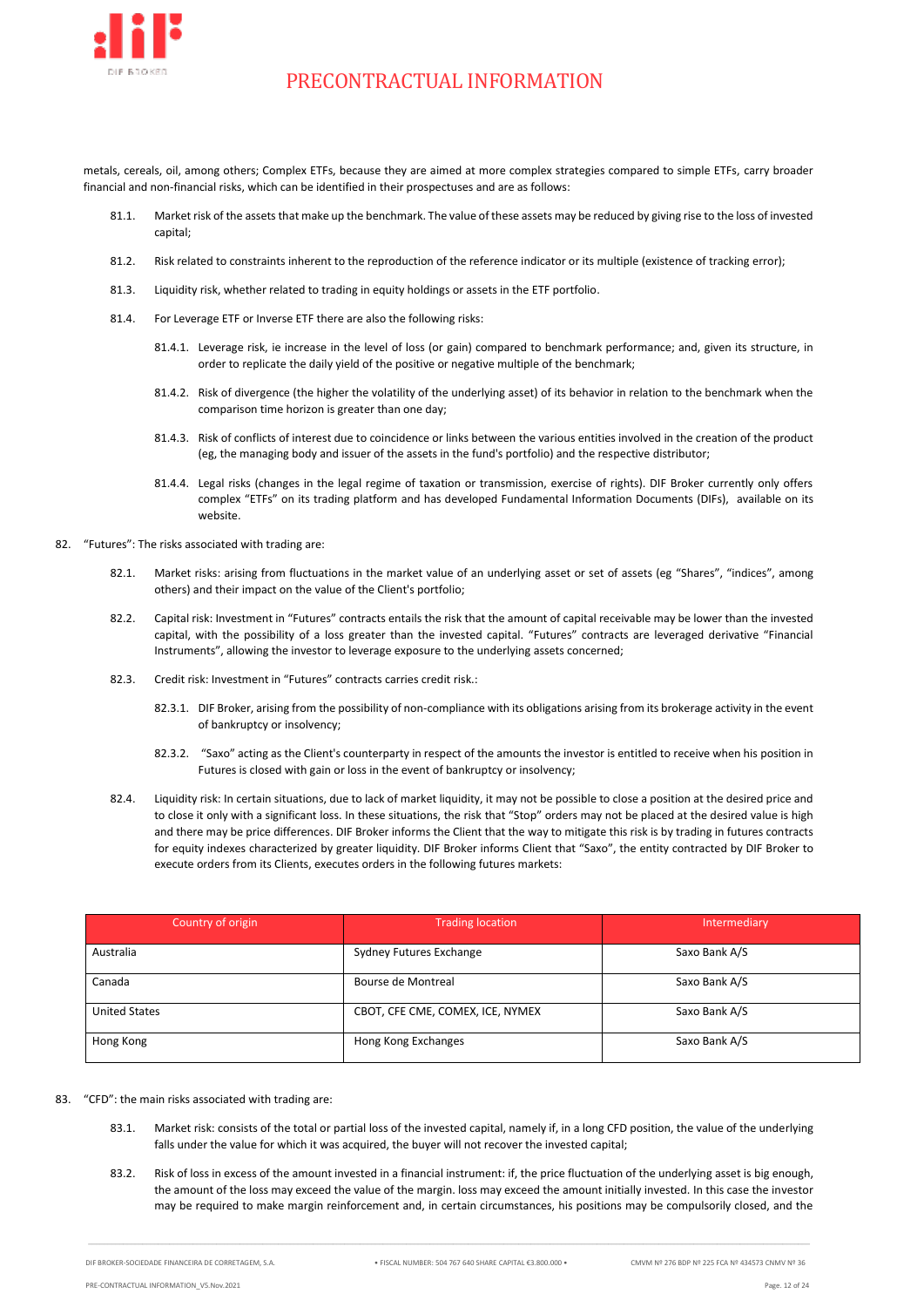

loss may exceed the total amount initially invested in the financial instrument, even if the positive investor's expectations come to fruition. At a later stage

- 83.3. Counterparty risk: typical OTC derivative financial risk is associated with the counterparty's solvency in the contract. In CFDs, if the counterparty to the contract defaults on its financial obligations, CFDs may lose all value, even if the price movement of the underlying asset develops favorably;
- 83.4. Legal risks are essentially translated into changes made to the legal regime of taxation, transfer, exercise of rights, etc.
- 83.5. Technical risks include, for example, the unavailability of access to CFD price information, following technical problems in the trading platform usually provided by the counterparty.
- 84. "Forward CFD Forex": the main risks associated with trading are:
	- 84.1. Risk of total or partial loss of invested capital;
	- 84.2. Remuneration not guaranteed;
	- 84.3. Exchange rate risk;
	- 84.4. Risk of misunderstanding product risks, namely the risk of misunderstanding scenarios of loss in invested capital;
	- 84.5. Legal risks (changes in the legal regime of taxation, transfer, exercise of rights, etc.)
- 85. "Investment fund units": Despite their non-complex nature of "Financial Instruments", they are not risk-free and therefore may be subject to losses on capital invested. Trading risks in investment fund units are set out in the prospectus of the respective funds, where information related to any redemption restrictions may be obtained.
- 86. "Options": the risks inherent in trading are:
	- 86.1. Risk of total or partial loss of capital invested;
	- 86.2. Unsecured Compensation;
	- 86.3. Exchange rate risk;
	- 86.4. Risk of misunderstanding product risks, namely the risk of misunderstanding scenarios of loss in invested capital that may be:
		- 86.4.1. In the worst possible outcome, for the buyer of an "Option" is the loss of the amount paid, corresponding to 100% of the premium of the "Option", at the time of purchase, without further exercise thereof. The worst possible outcome for the seller of an Option is the unlimited loss, the amount corresponding to the difference between the price of the asset underlying the exercise date of the "Option" and the exercise price,
		- 86.4.2. The best possible outcome for the purchaser of an "Option" is an unlimited gain, the amount corresponding to the difference between the price of the asset underlying the exercise date of the "Option" and the exercise price, if favorable, and in case of exercising the "Option";
		- 86.4.3. The best possible outcome for the seller of an "Option" is the receipt of a limited gain ("Option" premium), followed by the buyer not exercising the "Option", in which case the seller will not have to pay anything to the seller. buyer of the "Option".
- 87. "Structured Guaranteed Capital Products": These financial instruments are complex products that are intended to secure capital. Accordingly, the Client exposes himself to market risks when his remuneration is lower than his expectation and the credit risk of the issuer defaulting on its obligations, particularly in cases where the issuer is not a financial institution. DIF Broker does not make this type of financial instrument available to its Clients.

#### <span id="page-12-0"></span>IX. Client Asset Safeguarding

- 88. The safeguarding of assets is intended for institutions such as DIF Broker, which offers certain services, to ensure a clear segregation between their own assets and the assets of each of their clients (Article 306 of the "CVM").
- 89. DIF Broker, in compliance with this segregation, has procedures, tools and controls that ensure this segragation so that in the event of insolvency, recovery of the company or reorganization, it has no effect on the assets of its clients.
- 90. DIF Broker may not, in its own interest or in the interest of third parties, dispose of "Financial Instruments" of its clients or exercise the rights inherent thereto, unless the owners agree
- 91. DIF Broker uses third parties to register or deposit "Financial Instruments" of clients in one or more open accounts, committing to:
	- 91.1. Employ high standards of professional diligence in the selection, appointment and periodic evaluation of the third party, considering their technical ability and reputation in the market; and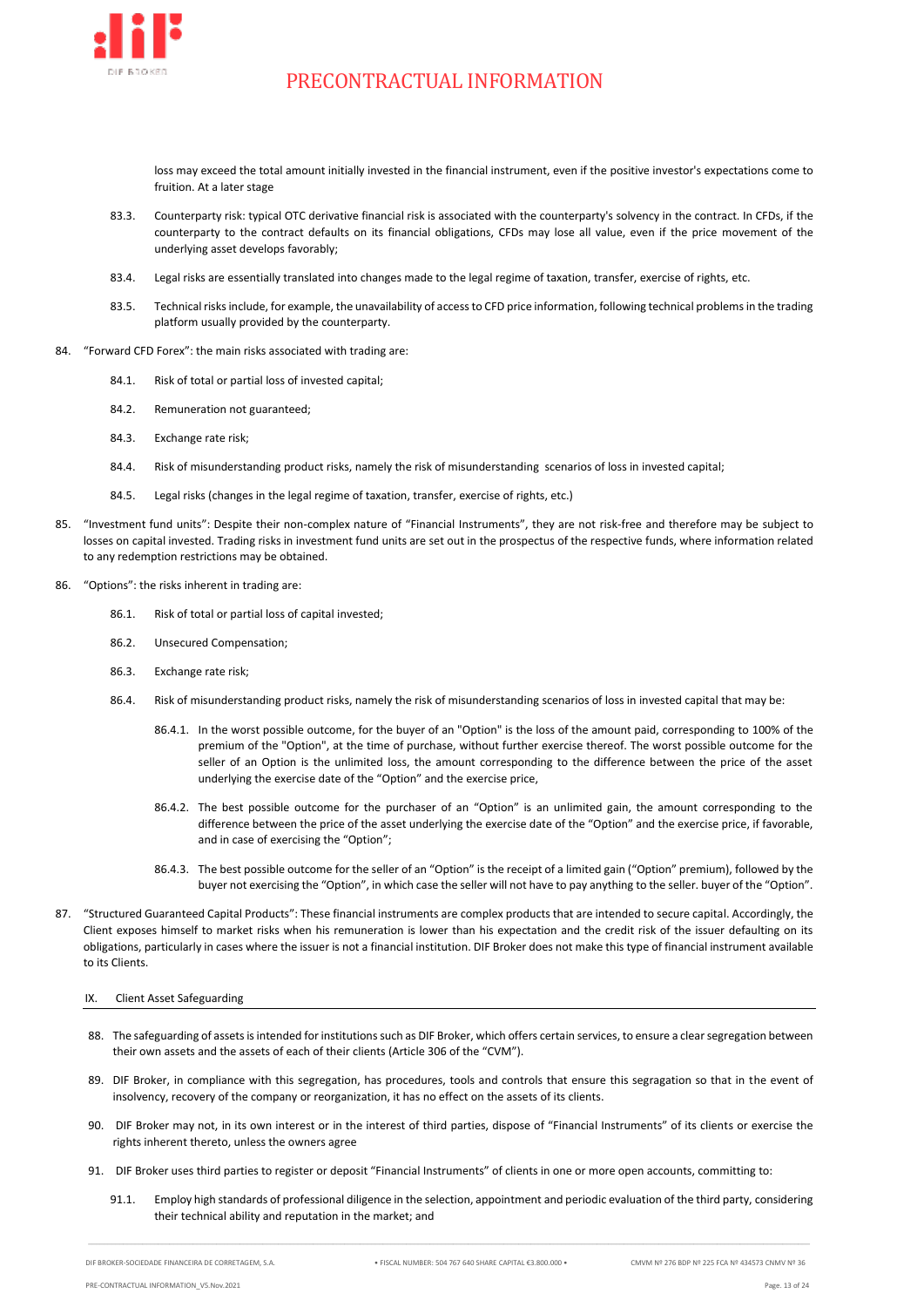

- 91.2. Consider legal or regulatory requirements and market practices relating to the holding, registration and deposit of "Financial Instruments" by such third parties that may adversely affect clients' rights.
- 92. DIF Broker is audited annually by an external entity that gives an opinion on the procedures and measures taken under the reactive asset safeguard regulations. This opinion and report, in compliance with art. 306 (d) of the "CVM", is annually submitted to the "CMVM".
- 93. DIF Broker is a member of the Investor Compensation Scheme ("SII" Sistema de Indemnização aos Investidores) which makes it possible to, in the event of DIF Broker`s financial failure, repay or return to investors the cash or "Financial Instruments" that belong to them, ensuring the coverage of the amount owed to investors related to "Financial Instruments" and cash destined expressively for the purchase of "Financial Instruments". The "SII" guarantees repayment of up to 25,000 euros for each investor, regardless of the number of accounts held.

#### <span id="page-13-0"></span>X. Conflicts of Interest Policy

- <span id="page-13-3"></span>94. DIF Broker's Conflict of Interest Policy has the purpose, in accordance with its "Internal Procedures Manual", to establish the mechanisms to effectively prevent any conflict of interest.
- 95. At Client's request, the Policy of poin[t 94](#page-13-3) is available for consultation. This document sets out in detail DIF Broker's principles in this area.
- 96. As a broker, DIF Broker acts as Client's agent, so potential conflicts of interest relating to the provision of investment services or scenarios where potential conflicts of interest may arise could only happen if the counterparty to the Client's operations was DIF Broker. Additionally, there may be autonomous interests of employees, officers, directors, tied agents or subcontractors that reveal a Conflict of Interest.
- 97. Conflict of interest situations are likely to jeopardize the impartiality and / or independence of DIF Broker's actions and therefore the definition of procedures to identify, prevent and mitigate such situations in accordance with the rules is a priority. In accordance with applicable laws and regulations.
- 98. DIF Broker os not trading for own account, nor does it act as a counterparty to Client transactions, so no conflicts of interest of this nature may arise in the provision of investment services.
- 99. DIF Broker has approved a Policy on Conflicts of Interest which has as general principle, acts with honesty, impartiality and professionalism, always in the best interests of clients. In this sense, the electronic trading system provided to the Client guarantees a fair treatment, in the negotiation of "Financial Instruments".
- 100. DIF Broker will always give priority to the interests of its Clients over his own interests or the interests of companies over which DIF Broker has financial group control, or the interests of the members of the corporate bodies and employees.
- 101. DIF Broker employees who work in areas with potential conflict of interest will act with the appropriate degree of independence and when, due to the size of the organization, they cannot be fully independent, DIF Broker will implement the necessary control measures in order to mitigate the impact of a possible conflict-generating situation.

#### XI. Market abuse prevention

- <span id="page-13-1"></span>102. Under the Market Abuse Prevention Policy, DIF Broker has procedures and alert mechanisms in place to detect potential or actual situations of market abuse
- 103. Without prejudice to the right of resolution under the law, DIF Broker reserves the right, under legal terms, to suspend or block any transaction that it suspects or verifies constitutes a market abuse situation as a consequence of the ongoing process of monitoring the movement of accounts. (i) abusive market conduct or use of inside information; (ii) abnormal trading patterns, in accordance with European Market Abuse prevention regulations; adoption of intentional strategies aimed at having an advantage of wrong or misleading quotes; (ii) or any other similar behavior that is generally considered to be in bad faith or abuse of information.

#### <span id="page-13-2"></span>XII. Appropriateness Test

- <span id="page-13-4"></span>104. For all Clients requesting from DIF Broker the service indicated in point [52.1.](#page-5-1) DIF Broker carries out a prior questionnaire prior to the engagement of the investment service, with the purpose of assessing Client's knowledge and experience in relation to one or more complex "Financial Instruments".
- <span id="page-13-5"></span>105. In some cases, it is not applicable to DIF Broker to assess the appropriateness of the transaction, in accordance with Article 314 D of the "CVM". In this case, DIF Broker will inform the Client that all complex "Financial Instruments" are not suitable for him, therefore this decision is the Test Result.
- 106. From the result of the questionnaire indicated in the previous point[s 104](#page-13-4) and [105,](#page-13-5) which complex "Financial Instruments" are appropriate or not for the Client. This result is communicated to the client through Attachment IV - Testing of Knowledge and Experience of the Investment Services Agreement Contract signed by the Client.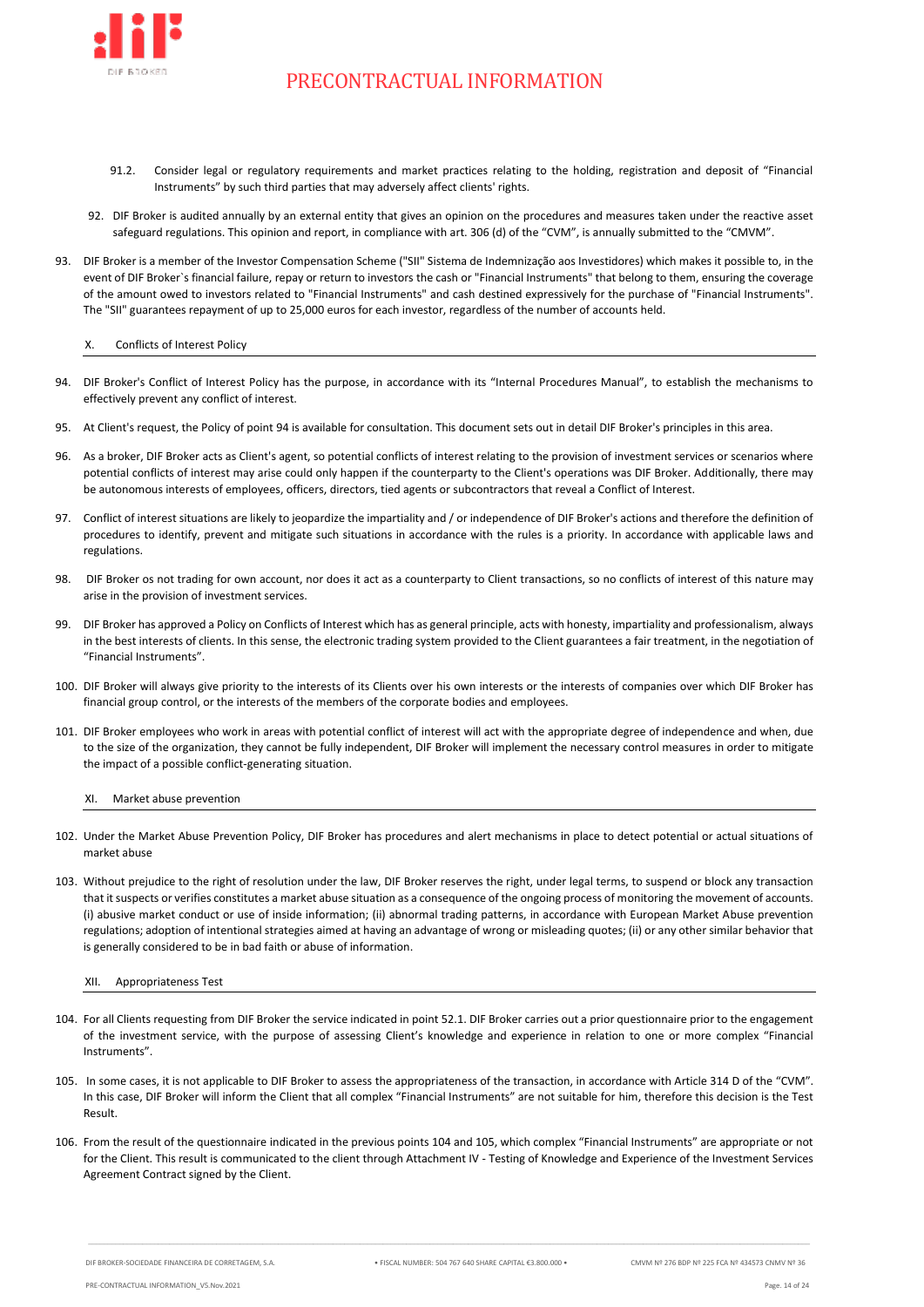

- 107. In the case of a Collective account, DIF Broker will always consider the worst result obtained by the holder / authorized and the complex "Financial Instrument" assessed, ie in all cases the inappropriate result prevails. The same criteria apply to the accounts held by a company, considering the worst result obtained by the authorized representative of the company and for each complex "Financial Instrument" offered by DIF Broker.
- 108. Whenever the Client wishes to instruct an order on a particular "Financial Instrument" that is not appropriate, according to the result of the appropriateness test performed by DIF Broker, it will receive a warning in accordance with article 314, paragraph 2 of the "CVM". This warning will occur for the first two trades (position opens or reinforce); After the two trades, DIF Broker will consider the "Financial Instrument" appropriate by notifying the Client.

### XIII. Target Market Evaluation and Product Governance

- <span id="page-14-0"></span>109. DIF Broker, being a distributor of "Financial Instruments" produced by third parties, is required to ensure that they are not promoted to potential Clients whose characteristics are outside of DIF Broker's target market and request the service indicated in poin[t 52.1,](#page-5-1) taking into account: (i) type of client; (ii) knowledge and experience; (iii) financial situation, in particular the ability to absorb losses; (iv) risk tolerance; (v) investor objectives; and (vi) investor needs.
- 110. According to the guidelines given by the producers for each complex "Financial Instruments", DIF Broker identified its target market according to the following table:

| Instrument                                                                                 | <b>Client Type</b>                                               | Knowledge and experience                                                                                       | <b>Financial situation</b>                                                                                                                                           | <b>Risk tolerance</b>                                                                                                                                                  | Objectives and needs                                                                                                         |
|--------------------------------------------------------------------------------------------|------------------------------------------------------------------|----------------------------------------------------------------------------------------------------------------|----------------------------------------------------------------------------------------------------------------------------------------------------------------------|------------------------------------------------------------------------------------------------------------------------------------------------------------------------|------------------------------------------------------------------------------------------------------------------------------|
| • CFDs, Futures, Options<br>and ETFs - Group A                                             | $\bullet$ Retail<br>• Profissional<br>• Eligible<br>counterparty | • Appropriateness Test passed<br>experience<br>• Proven<br>in<br>negotiating complex financial<br>instruments. | • Open to total loss<br>the<br>of<br>amount<br>invested<br>• Open<br>to<br>loss<br>a -<br>equal to<br>total or<br>greater than the<br>amount originally<br>invested. | • Speculative<br>demand<br>high<br>return<br>and<br>investment but with<br>understanding<br>that<br>the associated<br>risks<br>are very high;<br>• High risk tolerance | • Time horizon of investment:<br>short term, always less than<br>one year<br>• Objectives:<br>hedging<br>and<br>speculation. |
| • Stocks (Rating 1) and<br>Bonds (Rating AAA or<br>AA) - Group B                           | • Retail<br>• Profissional<br>• Eligible<br>counterparty         | • Appropriateness<br>Test<br>not<br>passed                                                                     | • Open to moderate<br>loss of the amount<br>invested.                                                                                                                | • Conservative, low-risk<br>investments.                                                                                                                               | • Time horizon of investment:<br>long-term or more than 1<br>year<br>growth<br>• Objectives:<br>and<br>income.               |
| · Stocks and bonds not<br>included<br>in<br>the<br>previous part of the<br>table - Group C | • Retail<br>• Profissional<br>$\bullet$ Eligible<br>counterparty | • Appropriateness<br>Test not<br>passed, but client has higher<br>education at least.                          | • Open to total loss<br>the<br>of<br>amount<br>invested.                                                                                                             | • High risk tolerance.                                                                                                                                                 | • Time horizon of investment:<br>long-term or more than 1<br>year<br>• Objectives: speculation.                              |

- <span id="page-14-3"></span>111. In order to determine if the Client fits into the target market, DIF Broker conducts a questionnaire at the time of the prospect's request for account opening to know the client's profile and to understand its characteristics and needs.
- <span id="page-14-4"></span>112. In accordance with the questionnaire replies indicated in point [111](#page-14-3) and the test result indicated in point [104,](#page-13-4) If the Client does not fit into the target market, may opt out of the account opening process, avoiding subscribing the service. If the Client wishs to proceed with this, must give his consent to a particular alert according to the profile identified by DIF Broker.
- 113. The alert in [112](#page-14-4) and Client's signature are attached to DIF Broker's Investment Services Agreement. The data may be consulted by producers and supervisors for statistical purposes, in accordance with DIF Broker's compliance regarding the distribution of "Financial Instruments" in accordance with characteristics, needs and objectives of the Client.

<span id="page-14-1"></span>XIV. Suitability Test

- 114. The scope of the services listed in points [52.3](#page-5-2) and [52.4](#page-5-3) is dependent on the prior completion of a Suitability Test Questionnaire, which requires information on the financial situation, investment objectives and knowledge and experience in the financial instruments provided by DIF Broker. Regarding the service:
	- 114.1. Of the point [52.3,](#page-5-2) the questionnaire is intended to enable DIF Broker to recommend the investment service or financial instruments that are most suited to the Client.;
	- 114.2. Of the poin[t 52.4,](#page-5-3) the questionnaire allows DIF Broker to manage assets according to the risk tolerance level shown by the Client.

<span id="page-14-2"></span>XV. Key Information Document

<span id="page-14-5"></span>115. In accordance with the new regulation, which requires certain information to be made available to Clients prior to engagement, for each "Financial Instrument" it distributes, DIF Broker has produced a "Key Information Document" based on the guidelines of its producers.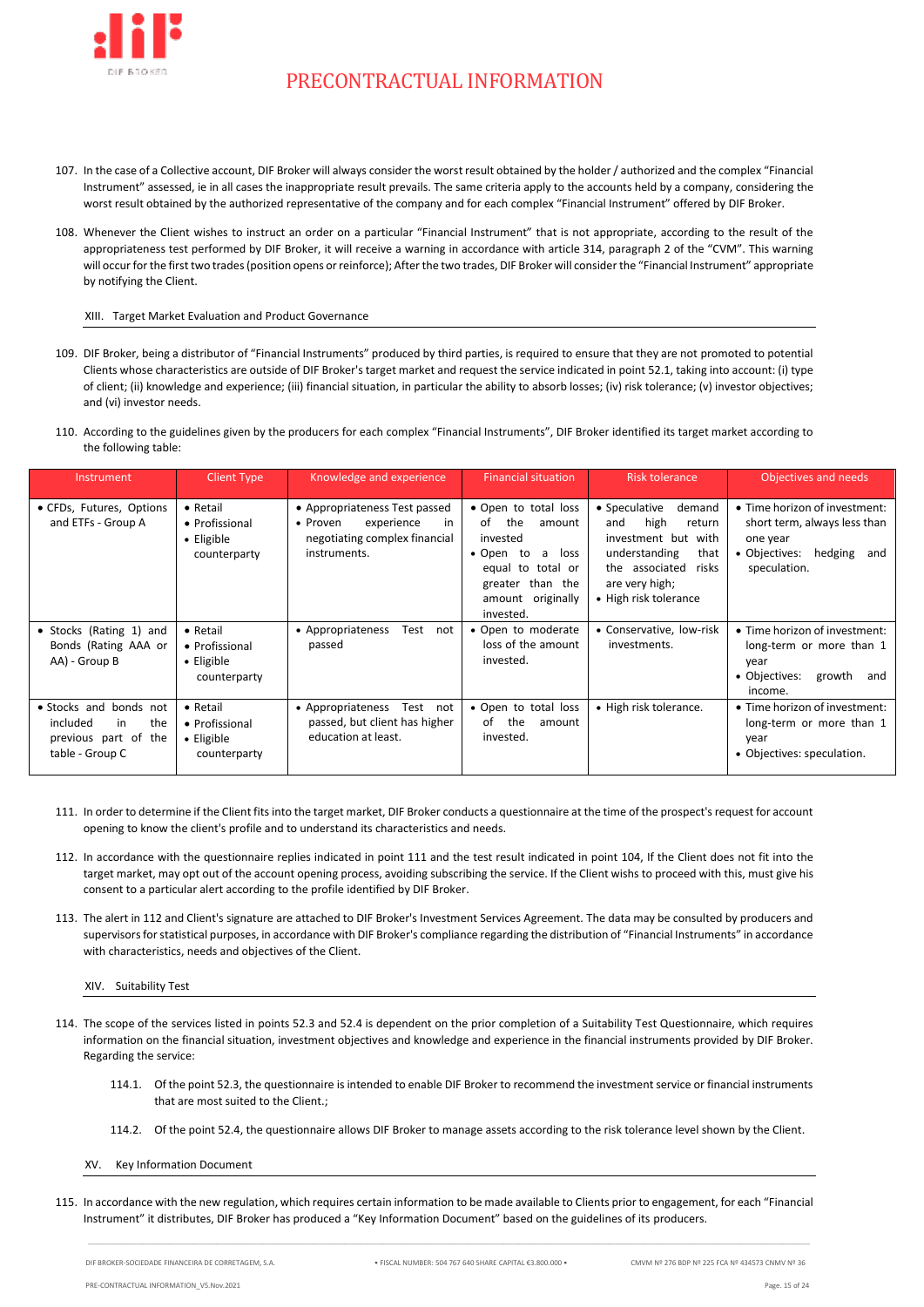

- 116. The documentsindicated in the previous point [115](#page-14-5) may be consulted by the Client on the DIF Broker website as well as during the account opening process.
- <span id="page-15-2"></span>117. During the account opening process, Client will have to confirm receipt of the DIFs by giving their consent to the following:
	- 117.1. "I received a copy of the Key Information Document for this product prior to my subscription or purchase.";
	- 117.2. "I have read and understood the characteristics and risks associated with my investment decision.";
	- 117.3. "I understand that in addition to being exposed to the credit risk of the entities referred to in the Fundamental Information Document, I may also lose the full amount invested and may have to make additional payments compared to the amount originally invested."
- 118. The warnings given in paragraph [117](#page-15-2) at the end of each "Key Information Document" and the Client's signature on each is attached to the DIF Broker Investment Services Agreement.

XVI. Best Execution Policy

<span id="page-15-0"></span>119. Regardless of the order receiving channel, all orders are transmitted to "Saxo" for execution as required by Article 328 of the Securities Code, given that DIF Broker cannot execute them. Accordingly, DIF Broker's Client is subject to Saxo's "Best Execution Policy", as DIF Broker only receives and transmits orders to "Saxo". For full details, the Client may consult the document published in the web address.: <https://www.home.saxo/legal/general-business-terms/saxo-general-business-terms> .

<span id="page-15-1"></span>XVII. Data Protection Policy

120. The Client's personal data are processed in strict compliance with the provisions of the Regulation (EU) 2016/679 of the European Parliament and of the Council of April 27, 2016, on the protection of natural persons with regard to the processing of personal data and on the free movement of such data (from now on referred to as GDPR) and Law No. 58/2019, of August 8, 2019 (from now on referred to as the Execution Law).

#### **Responsible or Data Processing Identification**:

Taking into consideration the paragraph 7 of Article 4 of the GDPR, DIF Broker – Sociedade Financeira de Corretagem, SA ("DIF Broker") is qualified as a Controller.

- Designation: DIF Broker Sociedade Financeira de Corretagem SA.
- Legal form:
- Tax number: 504767640
- CAE: 66120 Trading activities on behalf of third parties in securities and other financial instruments
- Object: Exercise of the activities permitted by law to brokerage finance companies, including all ancillary, related or similar operations compatible with this activity and permitted by law.
- Registers in Portugal: CMVM No. 276, Banco de Portugal No. 225
- Headquarters: Avenida 24 Julho,  $n^{\circ}$  74 a 76, 1399 021 LISBOA
- Telephone contact: +351 21 120 1595
- E-mail: support@difbroker.com
- Website: https://www.difbroker.com/en/

#### **Personal Data Categories**

Within the scope of its activities and in compliance with the principle of minimizing personal data, DIF Broker only processes the minimum amount of personal data deemed necessary to provide the services contracted with its Clients. Such personal data fall within the following categories:

- Personal Identification and Contacts: this category includes personal data such as name, image, address, telephone contact, e-mail address, gender, nationality, and place of birth.
- Bank Details: this category includes the clients' bank, financial and related details, such as the IBAN (International Bank Account Number).
- Data of a Criminal Nature: personal data relating to criminal convictions and offences are collected under this category.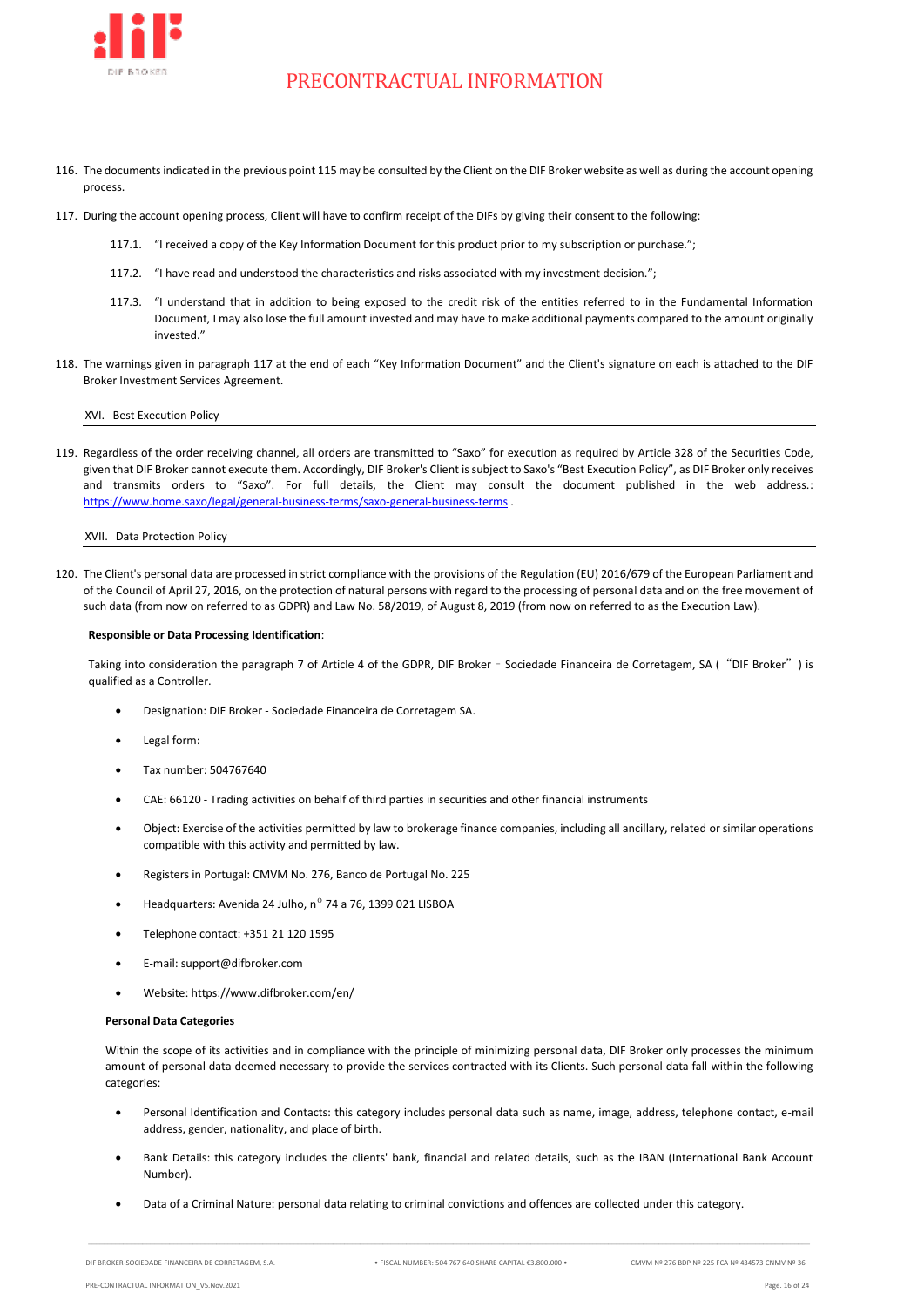

- Tax-related Data: This type of data includes the financial data associated with its subject, including the tax identification number, the Social Security Identification Number (NISS), the tax address, as well as the contributions and withholdings for tax declaration purposes.
- Data of a Patrimonial Nature: includes personal data referring to the income obtained and transactions made by the subjects and their financial and personal assets.
- Professional Data: this category of personal data includes the Client's curriculum vitae, profession/professional category, employer, sector of activity and level of education.
- Statistical data: this category includes demographic data, customer and user preferences, the value in account, products transacted, pages visited, webinars attended, and the communications (chat) carried out.
- Voice recording data: this data includes call recordings.
- Household data: this category includes marital status, household composition and identification of household members as PEP (Politically Exposed Person).

### **Collection of Personal Data:**

The personal data processed by DIF BROKER are directly obtained from the Client, namely, at the moment of conclusion of the Agreement with DIF Broker; when receiving and transmitting orders from the Client; in the context of the appropriateness tests and other questionnaires done by Clients under the Markets in Financial Instruments Directive and with national legislation ("MiFID Questionnaires"); and also within the scope of interactions with the Clients, namely, in the context of meetings, telephone calls or any other electronic communications.

While carrying out the due diligence procedures established under the anti-money laundering and countering the financing of terrorism legislation, DIF Broker may access the Client's personal data relating to criminal convictions and offences.

### **Purposes of Data Processing:**

DIF Broker processes the Client's personal data with a view to achieving the following set of specific purposes, in relation to which the following legal grounds apply:

Purposes pursued based on the Client's consent

- Management of newsletters, commercial communications and other communications with data subjects, such as the dissemination of news, publications, events and additional information related to the activity of DIF Broker.
- Management of contact requests submitted by the data subject through e-mail, contact form, WhatsApp chat, or other DIF Broker communication channels.
- Management of communications with the Client under d the offer of DIF Broker products and services.

Purposes pursued based on the need to perform a contract or carry out pre-contractual steps

- Client management, including the management of products and services subject to the contract between the Client and DIF Broker, as well as the execution or management of related operations; and the transmission of information to third-country authorities that exercise regulatory, control or supervisory functions in the financial markets where the Client makes or holds any investments.
- Client's registration on the trading platform

Purposes pursued based on the need to fulfill a legal obligation

- Registration of phone calls is to comply with applicable legislation and ensure the integrity of communications made with the Client.
- Carrying out the due diligence procedures required to prevent money laundering and terrorist financing.
- Compliance with legal measures imposed on the prevention of market abuse;
- Reporting to national and international supervisory and control entities.
- Reporting to national and international tax and administrative authorities.
- Provision of information in legal proceedings.

Purposes pursued based on the legitimate interest of the controller

• Registration of phone calls to form to manage and assess the quality of their services and ensure the integrity of contacts made.

 $\_$  , and the set of the set of the set of the set of the set of the set of the set of the set of the set of the set of the set of the set of the set of the set of the set of the set of the set of the set of the set of th

• Communication of the Client 's personal data to the other entities of the groups, in order to optimize DIF Broker's internal resources and ensure the support services to the Client.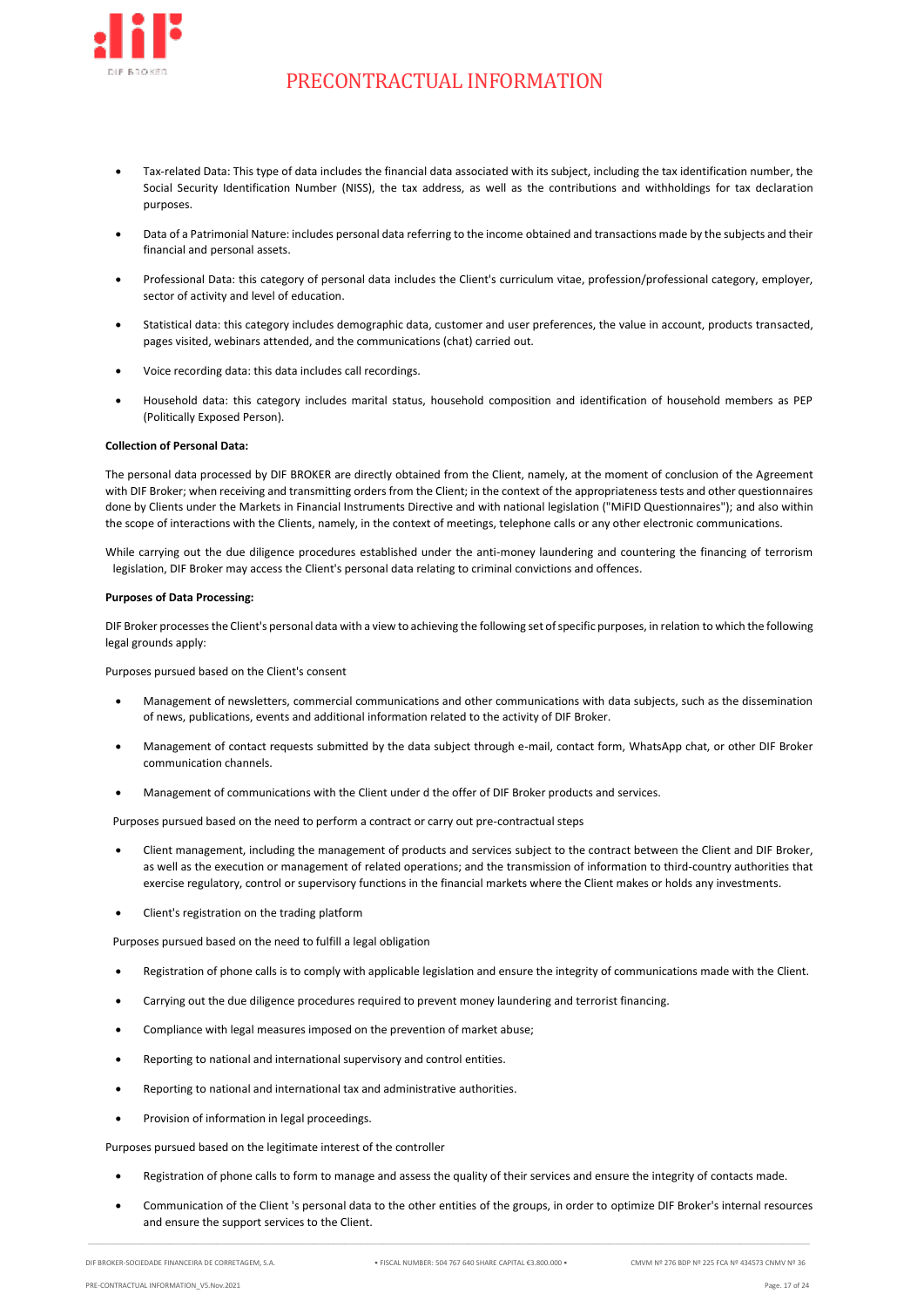

#### **Data Storage Period:**

Within the scope of the personal data processing activities developed by DIF BROKER, the following terms of retention of personal data or the criteria that serve as a reference for its materialization apply:

- 30 days: messages sent via WhatsApp chat will be stored and preserved for 30 days.
- 3 years: the personal data used to send a newsletter or to carry out promotional communications will be kept for three years, or until the holder chooses to withdraw his consent or oppose the processing of your data.
- 7 years: the Client's personal data that have been collected in compliance with legal obligations relating to measures to combat money laundering and the financing of terrorism, will be kept for seven years after the closure of the Client's account, as provided for in article 51 of Law No. 83/2017, of August 18th.
- 10 years: Client data will be kept for a minimum period of ten years for the purposes, among others, of recording accounting operations, preparing accounting information, and preparing tax reports and reports to other supervisory or control entities.
- 20 years: the Client's personal data , necessary for the validity, effectiveness and probative value of electronic documents and the digital signature, will be kept for a minimum period of 20 years, as provided for in Decree-Law No. 290-D /99, of August 2nd.
- During the period corresponding to the period of the contractual relationship with the Client: in other cases where a minimum period of retention is not defined, the Client's personal data will be kept for the minimum period corresponding to the period of the contractual relationship between DIF BROKER and the Client.

### **Subcontractors:**

To pursue its economic activities, DIF Broker uses several categories of processors located inside and outside the territory of the European Union or the European Economic Area.

When using a processor implies the need to transfer personal data to third countries, DIF Broker ensures that such transfers are subject to the appropriate guarantees provided for in Article 46 of the GDPR, if it is not possible to carry out data transfers under an adequacy decision, as provided for in Article 45 of the GDPR

For the purposes mentioned above, DIF Broker uses the following categories of subcontractors:

- IT consulting services: service provider contracted for technical and IT support.
- Administrative and business advisory services: service provider hired for administrative and business support and management.
- Trading platforms in financial markets: service provider hired to provide Clients with access to different financial markets.
- Digital communication services: service provider hired to supply and maintain digital platforms for communication and interaction with Clients and potential Clients.

#### **Sharing Personal Data:**

Recipients located in the territory of the European Union:

In order to fulfil its legal obligations, namely, the procedures required in the context of the prevention, detection and reporting of money laundering or suspicious transactions operations, the Client's personal data are shared with the following entities or categories of recipients:

- Authorized banking institutions and credit institutions: to collect amounts related to services provided to the Client.
- Portuguese Tax and Customs Authority and Agencia Tributaria (Spain): to comply with fiscal and tax obligations applicable to the activity of DIF Broker.
- Sale, merger or acquisition of operations: in the event of a merger, acquisition or sale of all or part of DIF Broker's assets, the Client's ersonal data may be transmitted to the acquiring entity for the merger, acquisition or sale agreement or contract.
- Courts: the DIF Broker may, for the purpose of formulation, exercise or defence of their legally protected rights and interests, transmit personal data of its Client s to courts acting in the exercise of its judicial function, or equally proceed to transmission the personal data of its Clients as a result of receiving a court order or intimidation.
- Banco de Portugal and Bank of Spain: when legally required to do so, DIF Broker shall transmit personal data of its Clients or potential Clients to Banco de Portugal.
- Securities Market Commission (CMVM) and Comisión Nacional del Mercado de Valores (CNMV): in certain legal circumstances, and to report suspicious transactions, DIF Broker may need to transmit its clients' personal data or potential Clients to the CMVM and CNMV.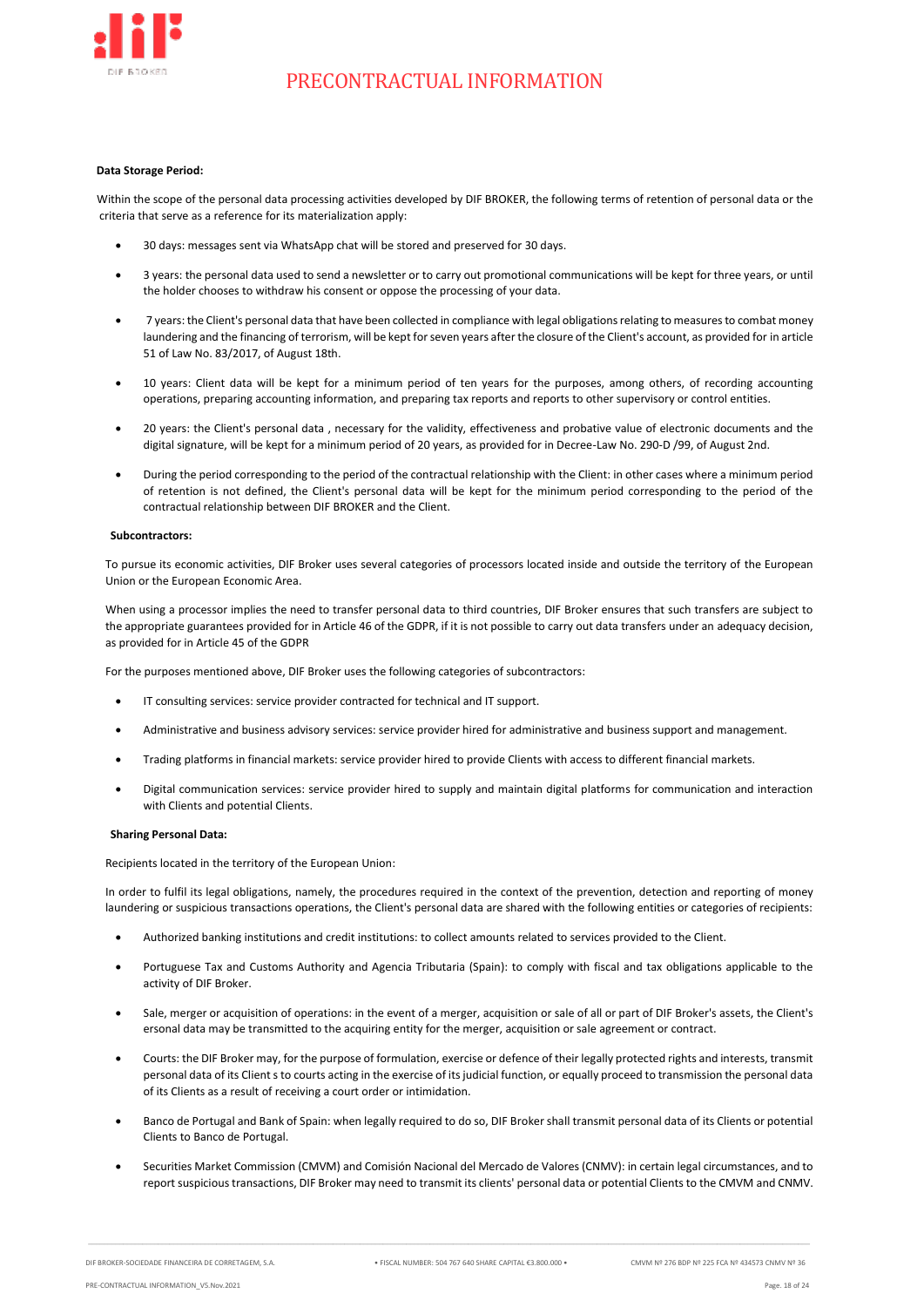

• Central Department of Investigation and Penal Action, Judicial Police or Financial Intelligence Unit (FIU): to combat money laundering and financing of terrorism, DIF Broker may need to transmit the Client's personal data to the different criminal police bodies.

Recipients located outside the territory of the European Union:

DIF BROKER only transfers personal data to third parties located outside the territory of the European Union or the European Economic Area, in the following cases:

- Entities of the DIF Broker group: Clients' personal data are transmitted to entities of the DIF Broker group, located in third countries in relation to which it is verified that the European Commission has adopted an adequacy decision under the terms of article 45 of the GDPR;
- Regulatory and supervisory entities of third countries: The Client's personal data may be communicated and transmitted to supervisory authorities, market and/or centralized system management entities, issuing companies and other intermediaries in the intermediation chain, in relation to any securities and financial instruments held by the Client, including shares of companies issuing shares admitted to trading on a regulated market, and may also be transmitted to the supervisory authorities linked to the capital markets that oversee the said securities, financial instruments, markets and settlement systems, as well as to the authorities third country tax authorities with which information exchange schemes are in place and to other financial institutions and entities that manage or provide services related to the online trading platform, pursuant to article 45 of the GDPR, or, in its absence, on the provisions laid down in article 40(1)(b) and (d) of the GDPR.
- US tax entity (US IRS): As a qualified intermediary (Qualified Intermediary), DIF Broker may transmit the personal data of the Clients who have received dividends from holding securities of entities submitted to the market American or that have made investments or hold shares of entities operating in that market to the Internal Tax Service (IRS), based on articles 49(1)(d) and 96 of the GDPR.

### **Holders' Rights:**

Under GDPR, the Client has the following rights:

- The right to withdraw her consent;
- The right of access to personal data;
- The right to rectification;
- The right to erasure;
- The right to restrict the processing;
- The right to data portability;
- The right to object ;
- The right not to be subject to any decision made solely on the basis of automated processing.

Without prejudice to the provisions of personal data protection legislation, the Client may exercise any of these rights, directly or upon written request, to DIF BROKER, through the following means and contacts:

- By email: RGPD@difbroker.com
- By post: DIF BROKER SA, Av. da Liberdade Nº 244-4°, 1250-149, Lisbon
- By phone : +351 211 201 595

#### **RIGHT TO Lodge a Complaint:**

If the Client consider that the processing of their personal data is carried out in disregard of the legal provisions governing matters relating to the processing of data, the Client has the right to lodge a complaint under the terms of articles 77 and 79 of the GDPR.

Without prejudice to being able to lodge a complaint directly to DIF BROKER, through the contacts made available for this purpose, the Client may lodge a complaint with the Control Authority, the National Data Protection Commission (CNPD), using the contacts provided by this entity for this purpose.

### **Dif Broker Contacts:**

- By email: RGPD@difbroker.com
- By post: DIF BROKER SA, Av. da Liberdade Nº 244-4°, 1250-149, Lisbon
- By phone : +351 211 201 595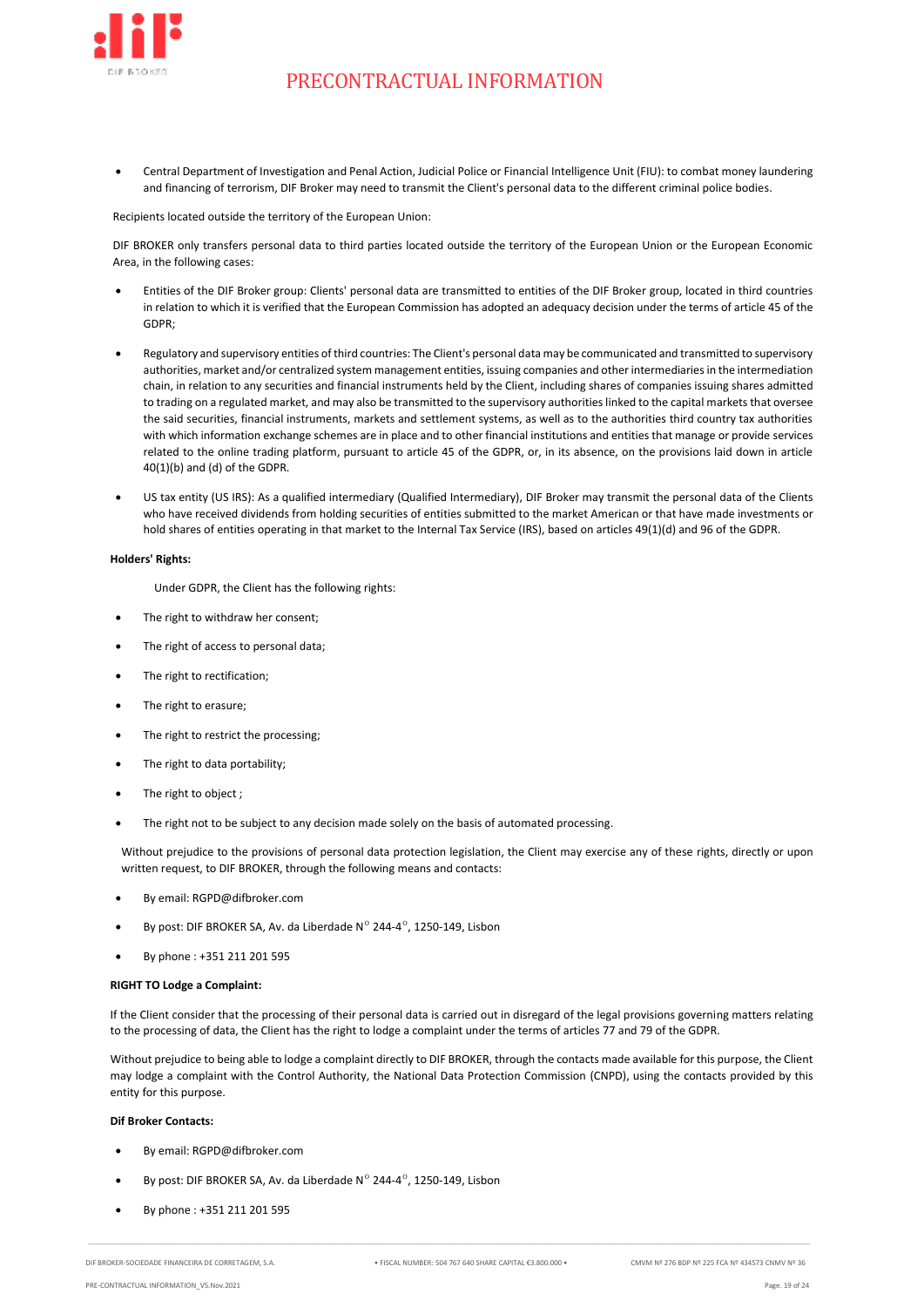

#### **More Information:**

You may, at any time, consult the DIF Data Protection Policy Broker, available on the its website, at https://www.difbroker.com/en/ and https://www.difbroker.com/pl or require a copy of it.

### XVIII. FATCA

- <span id="page-19-0"></span>121. "FATCA" requires foreign financial entities ("FFI") such as DIF Broker to make a formal commitment to the Internal Revenue Service (IRS) to identify and report annually on all their accounts, the ownership of which is "US Persons".
- 122. If evidence is found that a Client may be a "US Person", the Client must complete one of the following forms: "Form W-9"; "Form W-8BEN"; and "Form W-8BEN E".
- <span id="page-19-1"></span>123. In order to obtain tax benefits, including reduced taxation on the distribution of US corporate income, typically in the form of dividends, DIF Broker requires clients to complete "Form W-8BEN" and "Form W-8BEN E"

XIX. Common Reporting Standard (CRS)

- 124. What are the main obligations deriving from the Common Reporting Standard for DIF Broker?
	- 124.1. As a reporting financial institution, DIF Broker is obliged from 2017 to report to the Tax Authority certain accounts, configured as accounts subject to communication, which will be transmitted by the Tax Authority to its counterpart which performs similar functions. in the State where the Client's tax residence is established.
- 125. What types of accounts should DIF Broker report to the Tax Authority?
	- 125.1. Under the Common Reporting Standard, as regards individuals, DIF Broker will report to the Tax Authority two types of accounts: lower value accounts and high value accounts. The lowest value accounts translate into a set of financial accounts maintained by the reporting financial institution as of December 31, 2015, whose balance or aggregate amount at that date was USD 1,000,000 or less. High value accounts consist of a set of financial accounts maintained by the reporting financial institution at December 31, 2015, whose balance or value added at that date was greater than USD 1,000,000. For financial accounts held by legal persons, the above-described distinction does not apply, and as financial reporting is held any financial accounts held by the reporting financial institution as at 31 December 2015, whose balance or aggregate amount corresponded to greater than USD 250,000.
- 126. What information should DIF Broker report to the Tax Authority regarding the accounts identified as accounts subject to reporting?
	- 126.1. Reporting financial institutions, including DIF Broker, shall, under the Common Reporting Standard, report to the Tax Authority, for each account subject to reporting, the following information:
		- 126.1.1. The name, address, Member State (s) of residence, taxpayer number (s) and, in the case of a natural person also date and place of birth, of each person subject to the communication holding the account;
		- 126.1.2. If the account holder is a legal person and it is found, after the necessary due diligence procedures have been applied, that it is controlled by one or more persons subject to reporting, the DIF shall notify the Tax Authority: name, address, Member State (s) and, if applicable, other jurisdiction (es) of residence and TIN (s) of the entity and the name, address, Member State (s) or jurisdiction (s) of residence, TIN (s) and date and place of birth of each person subject to communication;
		- 126.1.3. The account number, or in its absence, the functional equivalent;
		- 126.1.4. The name and, if any, the identifying number of the reporting financial institution;
		- 126.1.5. The balance or value of the account or, if the account was closed during that year, its closure;
		- 126.1.6. The total gross amount of interest paid or credited to the account during the relevant calendar year
	- XX. Ultimate Beneficial Owner
- <span id="page-19-2"></span>127. Pursuant to the legal regulations applicable to it in connection with the prevention of money laundering and terrorist financing, DIF Broker is bound by a specific duty of diligence which requires it to identify its clients and, in certain situations, the (s) beneficial owner (s) of his clients. Whenever this happens, the client will be asked to complete the Ultimate Beneficiary Owner Identification Form.
- 128. How can the concept of Beneficiary (s) of a business relationship be defined?
	- 128.1. Firstly, it should be noted that in the accounts of legal persons, the final beneficial owner is the natural person or persons who ultimately has direct or indirect ownership or control. In the field of personal accounts, there will only be a need to identify the beneficial owner in situations where there is a suspicion that the account holder is not acting on their own. In such cases, the actual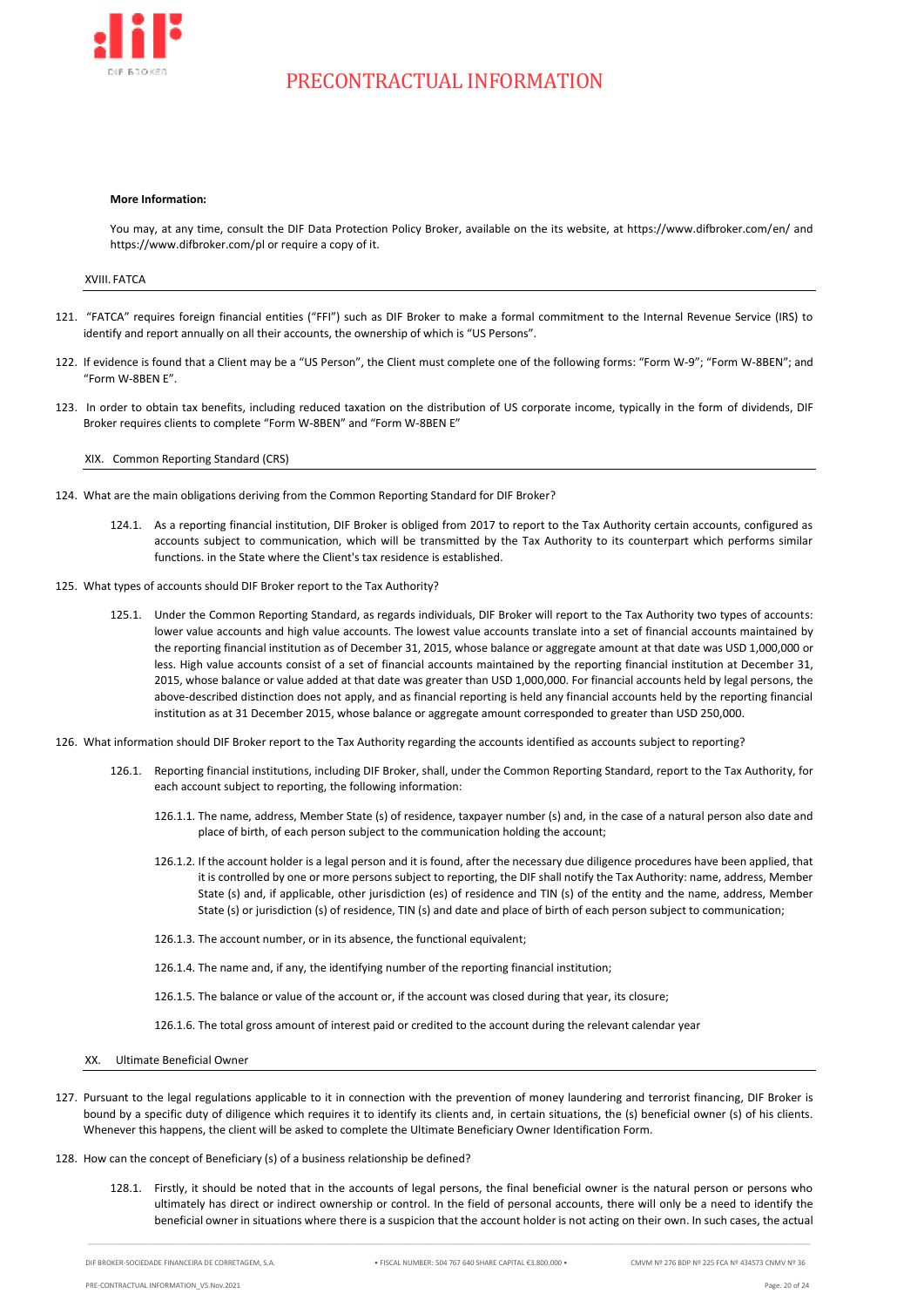

final beneficiary to be identified will be the natural person on whose behalf the Client is acting. In any of the aforementioned cases, Client must complete and submit the Effective Final Beneficiary Identification Form provided by DIF Broker for this purpose.

- 129. For the purpose of assessing the status of beneficial owner in the accounts of legal persons, consideration shall be given to natural persons having the following characteristics:
	- 129.1. Individual holding a representative interest in excess of 25% of the Client's share capital or voting rights, insofar as this is an indication of direct ownership of the Client;
	- 129.2. Natural person (s) who, through a single or several commercial companies, hold a representative interest of more than 25% of the Client's share capital or voting rights, as this is an indication of ownership indirect about the Client;
	- 129.3. Natural person (s) exercising, by any other means, control over the Client's management or administrative bodies at the general meetings of shareholders of that legal person
- 130. Supplementary regime to be applied in case of non-compliance with any of the characteristics that identify the Ultimate Beneficiary in corporate accounts
	- 130.1. In situations where, having exhausted all possible means and there is no reason to suspect a particular person (s), none of the circumstances listed in the previous point is met, they will be considered as Ultimate Beneficiary. Effective for the purposes of applicable legal and regulatory provisions, the natural person (s) who appear as senior management of the legal person.
- 131. The Registro Central do Beneficiario Efectivo (Central Registry of Ultimate Beneficial Owners): Act 89/2017 (L89 / 2017) of 21 August, approved the Legal Regime of the Central Beneficiary Register, transposing Chapter III of Directive (EU) 2015 / 849 of the European Parliament and of the Council of 20 May 2015 on preventing the use of the financial system for the purpose of money laundering or terrorist financing and amending several acts.
	- 131.1. Purpose: Law 89/2017 arises from a growing concern for transparency and legal certainty, as well as the fulfillment of the duties of preventing money laundering and terrorist financing. Additionally, by establishing an register for certain entities, allowing access and exchange of information between Tax Administrations, L89 / 2017 is a measure to combat aggressive tax planning, establishing means that lead to greater transparency and exchange of information for the purpose. tax.
	- 131.2. What is the RCBE: The RCBE is a partially publicly accessible database of information about natural persons who directly or indirectly own or effectively control the entities covered by it and will be managed by the Institute. of Registries and Notaries, IP
	- 131.3. Who is the Ultimate Beneficial Owner (UBO): Under L89 / 2017, UBO are the natural persons on whose behalf an operation or activity is performed, ie those who ultimately own or effectively control the entities listed below.
	- 131.4. Entities that need to comply, including:
		- 131.4.1. Associations, cooperatives, foundations, civil and commercial societies, as well as any other personalized collective entities, subject to Portuguese or foreign law, which carry on activity or practice a legal act or business in the national territory that determines to obtain a tax identification number (TIN) in Portugal;
		- 131.4.2. Representations of international or foreign legal persons operating in Portugal;
		- 131.4.3. Other entities that, pursuing their own objectives and activities different from those of their associates, do not have legal personality;
		- 131.4.4. Fiduciary management instruments registered in the Madeira Free Zone (trusts);
		- 131.4.5. Foreign financial branches registered in the Madeira Free Zone;
		- 131.4.6. When not covered in the above situations, trust funds and other collective legal interests with a similar structure or function.
	- 131.5. Fall outside the scope of the RCBE, among others.:
		- 131.5.1. Companies with shares admitted to trading on a regulated market subject to disclosure requirements consistent with European Union law or equivalent international standards;
		- 131.5.2. Consortia and Complementary Groupings of Companies;
		- 131.5.3. Condominiums provided that their overall asset value does not exceed EUR 2,000,000.00 and provided that no more than 50% rent is held by a sole proprietor, joint owners or persons individuals who are to be considered beneficial owners in accordance with the criteria provided for in the new Money Laundering Law (Law 83/2017, of 18 August)
	- 131.6. Obligations. Entities subject to the RCBE are required to:

131.6.1. Maintain an updated BE record;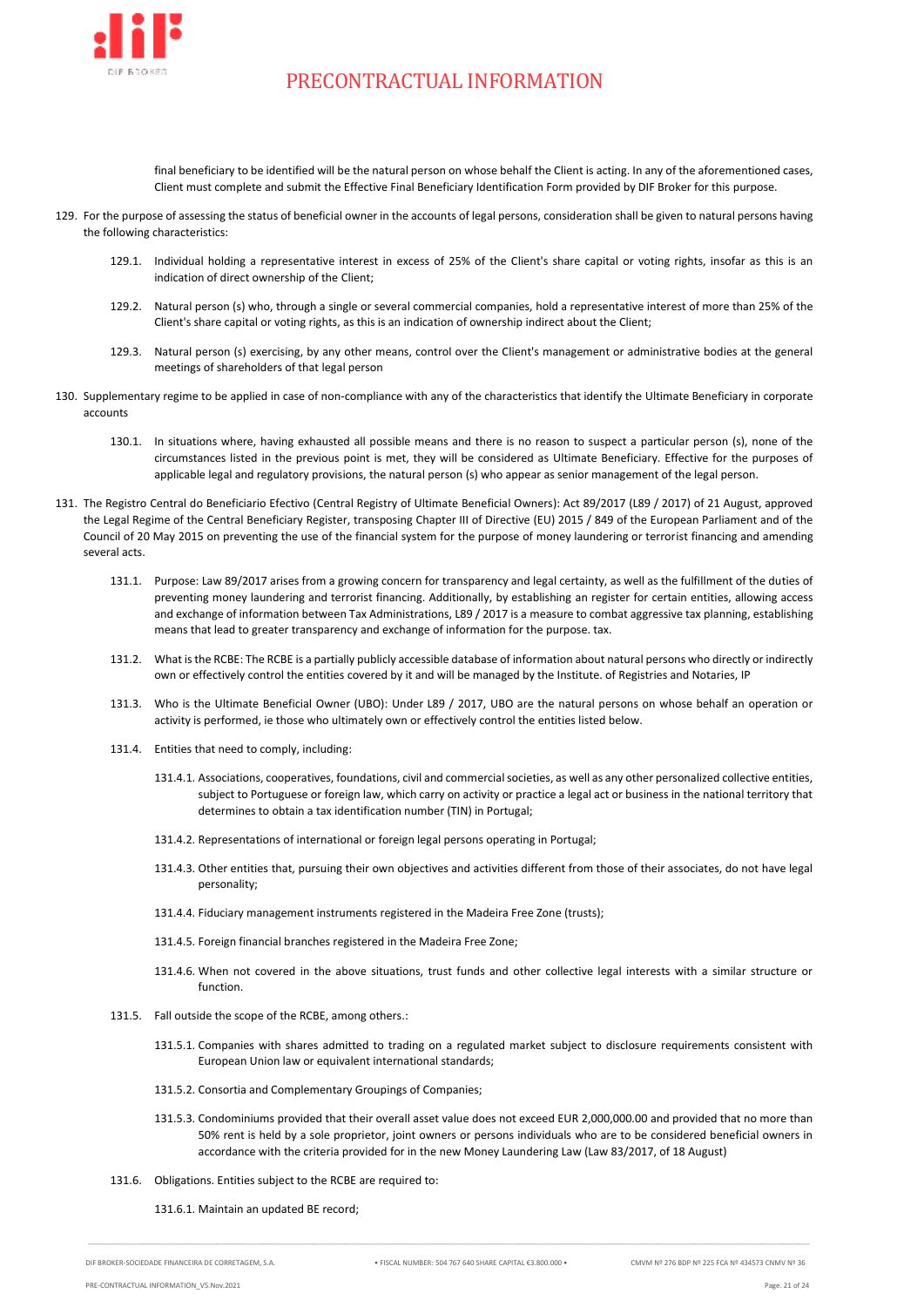

- 131.6.2. Declare information about your BE for RCBE purposes: The first initial declaration regarding the beneficial owner shall be made, as to the entities to be constituted, with the incorporation registration or the first entry in the Central Legal Entity File, depending on whether or not not an entity subject to commercial registration; as for the entities already constituted, within a period to be defined by ordinance;
- 131.6.3. Update as necessary the information provided to RCBE; this update shall be made as soon as possible, not later than 30 days from the date of the event determining the change;
- 131.6.4. Confirm the validity of the BE information by means of an annual declaration by the 15th of July; In the case of entities obliged to submit the Simplified Business Information, this annual declaration will be presented together with it;
- 131.6.5. Verify the registration and updates on BE in all circumstances where the law requires proof of regularized tax situation.
- 131.7. Data to be provided at the time of opening of a subject entity's account, see 122.4., Will be requested a code consisting of alphanumeric characters whose combination of numbers and letters is 8-4-4-4-12

### <span id="page-21-0"></span>XXI. Politically Exposed Person / High Public Office

- 132. In the light of applicable legal and regulatory requirements, DIF Broker, in line with its identification and due diligence obligations, assesses the status of "PEP" or the holding of other relevant political or public office of all its potential. prior to the beginning of the business relationship.
- 133. In the same vein, DIF Broker also detects the quality of acquired "PEP" or the ownership of "Other relevant political or public positions" by its clients, reporting such quality or ownership, either in the period prior to establishment of the business relationship, such as the period following its establishment.
- 134. With a view to complying with the reinforced due diligence obligation to which it is bound, DIF Broker focuses attention on the origin of the assets and funds involved in the business relationships whose clients or beneficial owners involved are identified as "PEP" or as holders of "Other relevant political or public office".
- 135. However, the adoption of the necessary procedures to know and prove the provenance of the assets and funds involved is not limited to the business relations previously described. Business relationships involving persons recognized as "close family members of a PEP" or "persons recognized as closely associated with a PEP", whether as clients or as beneficial owners, will also be subject to such procedures, due to the risk of money laundering or terrorist financing that the law attaches to this type of business relationship.

<span id="page-21-1"></span>XXII. LEI Code

- 136. Which clients will be subject to the submission of the "LEI Code" when establishing a business relationship with DIF Broker?
	- 136.1. When a business relationship with DIF Broker is established, they will have to present their "LEI Code" as part of the mandatory account opening documentation, and in accordance with Article 4 of Decree-Law No. 202 / 2015 of 17 September, the following entities
		- 136.1.1. Entities subject to commercial registration, based in Portugal;
		- 136.1.2. Entities subject to registration in the Central Bank of Portugal (FCPC);
	- 136.2. Funds, identified pursuant to Article 11 (2) (b) of Decree-Law 14/2013 of 28 January, whose management company or other legal representative, if applicable, is headquartered in Portugal;
	- 136.3. Other entities not foreseen in the previous paragraphs, namely entities with headquarters abroad, legally or regularly required to use the "LEI Code".

<span id="page-21-2"></span>XXIII. Incentive Management

- <span id="page-21-3"></span>137. In the framework of the services indicated in [52.1](#page-5-1) an[d 52.3,](#page-5-2) in particular the distribution of investment funds, DIF Broker may receive retrocession as a distributor. In the case of the service referred to in [52.3,](#page-5-2) DIF Broker may only earn these commissions when it does not charge the Client specific commissions for this service and advises the Client. These retractions are equivalent to a percentage of the management fee charged by the fund to Clients as well as a percentage of performance, subscription or redemption fees. This fee may represent up to 60% of the fees earned by the fund management company. You may request additional information about these retrocessions or alternatively check the fund's prospectus.
- 138. The retrocessions indicated in point [137](#page-21-3) contribute to the enhancement of the quality of service pursued by DIF Broker and in his duty to act in order to protect the legitimate interests of the client as provided by law. In order to reinforce the service, the following factors are distinguished among others: (i) Execution of the knowledge and adequacy test; (ii) Clarifications about information contained in investment fund prospectuses; (iii) Possibility of portfolio diversification through the provision of a multi-product platform; (iv) Market room support; (v) Submission of reports and production of client support content; (vi) Ongoing client training, in particular free online events.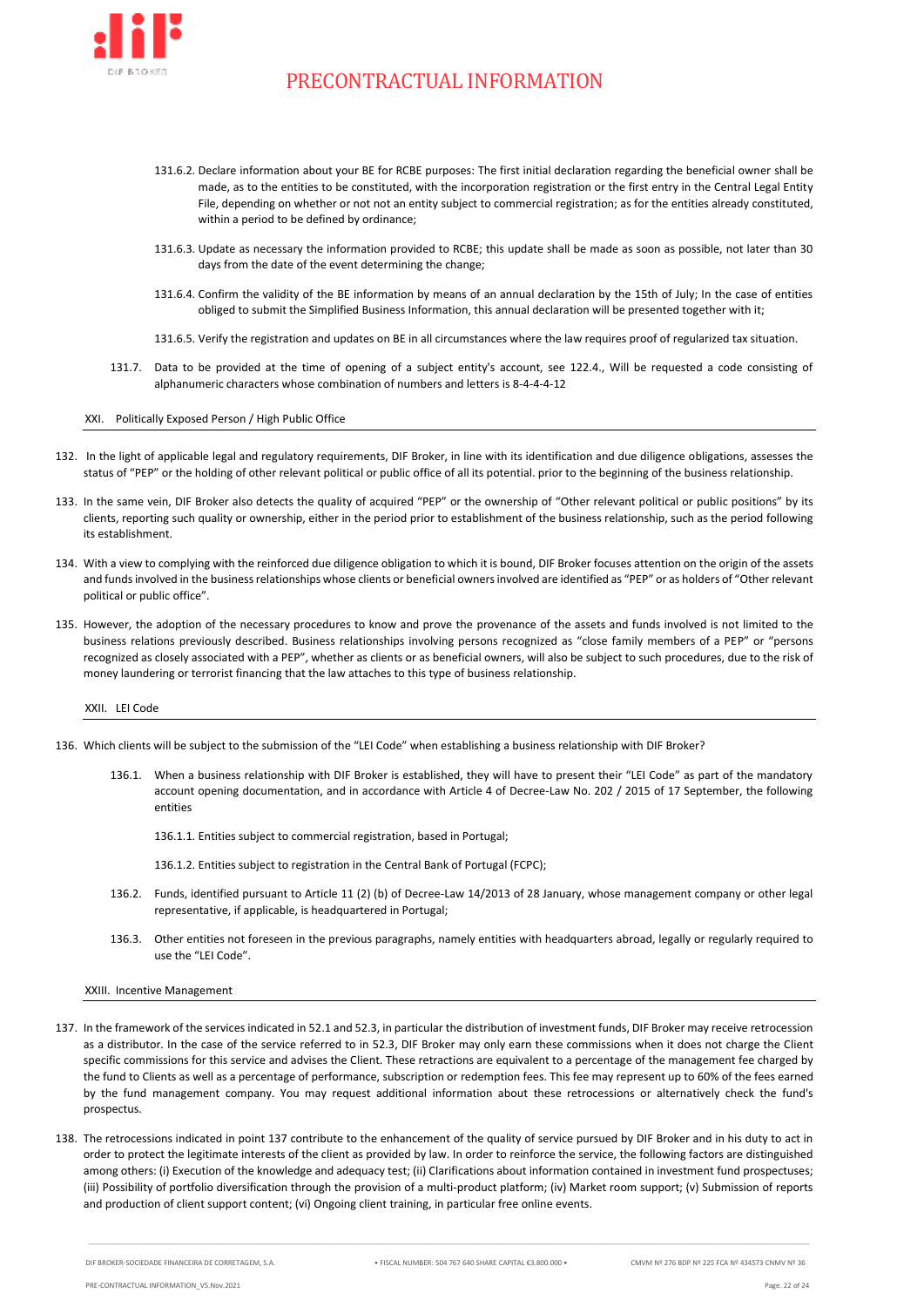

139. Within the scope of the service indicated in [52.4,](#page-5-3) DIF Broker cannot receive incentives when it charges fixed and / or variable commission for the portfolio management service. The commission is waived by the management service

#### <span id="page-22-0"></span>XXIV. Margin information

- 140. In its trading platform, DIF Broker uses three levels of margin usage control to manage its clients' risk. These three levels correspond to 75%, 90% and 100% of Margin Usage, as explained in Annex III - Investment Receipt Contract and orders that activate messages that are sent to the Client directly in case of margin call, regardless of any telephone contact.
- 141. DIF Broker is concerned with safeguarding the interests of its clients and, therefore, advises the introduction of stop orders and permanent margin control through its platform, in order to minimize potential losses from market developments contrary to its expectations.
- 142. Since client accounts are individualized, the margin is automatically constituted and calculated on each of these accounts, according to the trading conditions of each financial instrument available on the trading platform.
- 143. The margin is constituted by opening an account embodied in the initial deposit and reinforcing it in the same account as the initial deposit, whenever necessary, in order to prevent the forced closing of their positions.

<span id="page-22-1"></span>XXV. Market Information Services - Real Time

144. In the area of subscription to information services that allow him to consult, in real time, the value of financial instruments traded in a given market, the Client should inquire as to whether, in the light of the criteria adopted in the market in question, qualified as a professional investor rather than a private investor. Such qualification is of particular importance to the Client as it may entail, in certain markets, the charging of a significantly higher subscription amount than that applicable to private investors.

XXVI.Commissions and costs

- <span id="page-22-2"></span>145. You may find out in detail the maximum costs associated with each service through the DIF Broker website at [https://www.difbroker.com/pt/precario-geral/.](https://www.difbroker.com/pt/precario-geral/) Alternatively you can consult the maximum price applicable on the "CMVM" page, at [https://web3.cmvm.pt/SDI/IFs/custos/precario.cfm?num\\_ent=%25%23TWU%21-T%20%0A.](https://web3.cmvm.pt/SDI/IFs/custos/precario.cfm?num_ent=%25%23TWU%21-T%20%0A) At the time of the conclusion of the investment service contract, you will be sent a pdf to your email containing all the conditions that apply. In addition, the Client may analyze all costs that have been incurred through the "Trading Platform" using the Portfolio Report> Consolidated Rate Table option available online
- 146. In order to help the Client to understand in a structured way all the costs of each service, the following is a list of them:
	- 146.1. Registration and deposit service
		- 146.1.1. Costs associated with account maintenance
		- 146.1.2. Costs associated with custody and registration of "Financial Instruments"
		- 146.1.3. Costs associated with currency translation of settlement in account base currency
		- 146.1.4. Costs associated with the transfer of "Securities"
		- 146.1.5. Funds transfer costs
		- 146.1.6. Other costs (tax certificates, 2nd copy of statements, letters to attend shareholders' meeting)
	- 146.2. Order receiving and transmission service:

146.2.1. Trading costs: commission or spread for buying and selling "Financial Instruments";

- 146.2.2. Financing costs: financing costs associated with holding open positions in "Financial instruments;
- 146.2.3. Market data: costs related to the acquisition of quotes in real time (first position and / or depth);

146.2.4. Other services (technical analysis or fundamentals service)

- 146.3. Non-Independent Investment Advisory Service:
	- 146.3.1. Cost associated with providing services, charged based on the value of the account (includes "Securities", funds, potential losses or gains on derivative instruments, equity events pending settlement and costs associated with position closing).
- 146.4. Portfolio Management Service:
	- 146.4.1. Cost associated with providing services, charged based on the value of the account (includes "Securities", funds, potential losses or gains on derivative instruments, equity events pending settlement and costs associated with position closing);